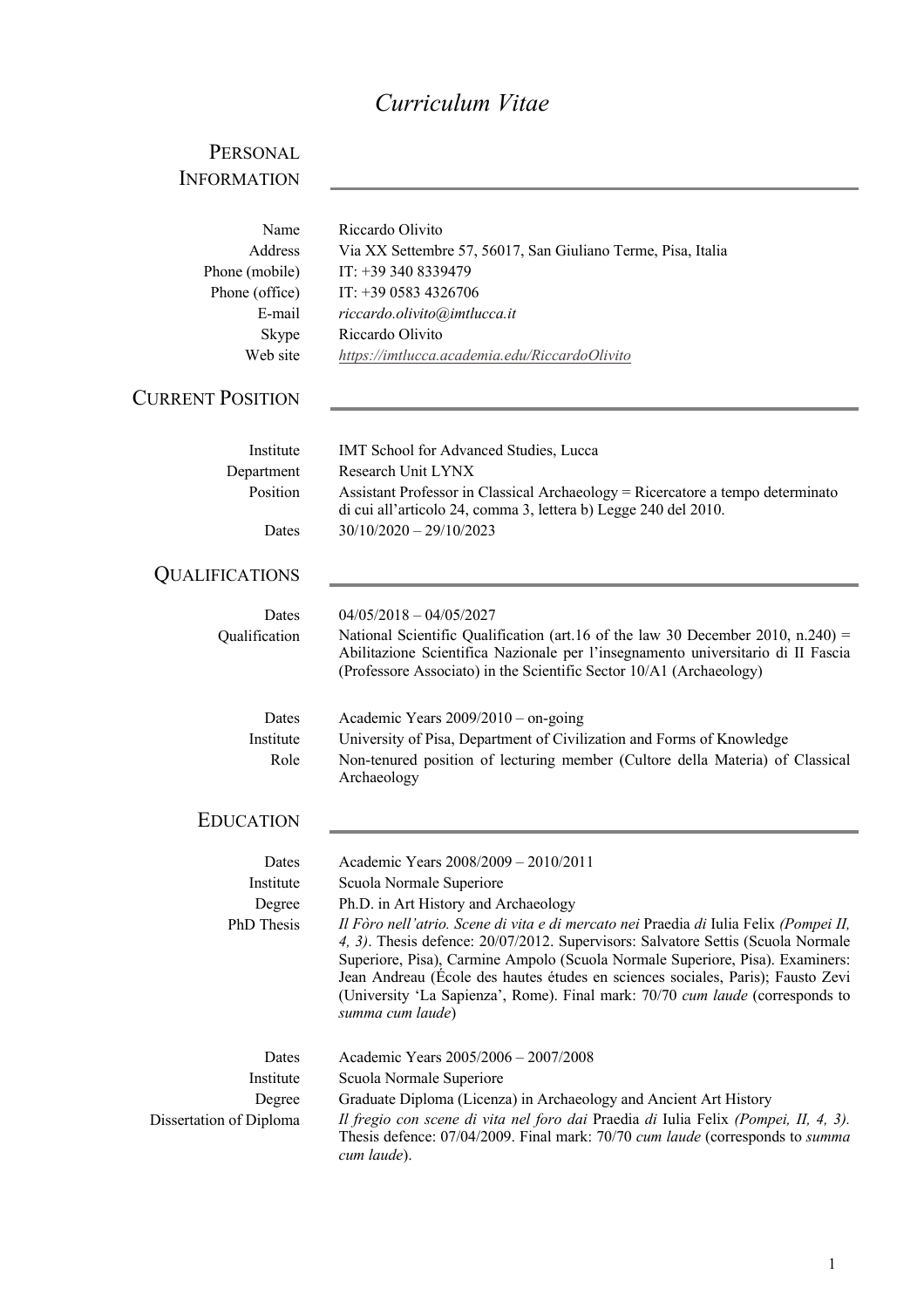| Dates<br>Institute<br>Degree<br>MA Thesis        | Academic Years 2005/2006 - 2007/2008<br>University of Pisa<br>Master's Degree (MA) in Classical Archaeology<br>L'area della tholos macelli a Segesta. Dinamiche di trasformazione urbanistica tra II sec.<br>a.C. e III sec. d.C. Thesis defence: 03/07/2008. Supervisor: Maria Cecilia Parra (University<br>of Pisa). Final mark: 110/110 cum laude (corresponds to summa cum laude) |
|--------------------------------------------------|---------------------------------------------------------------------------------------------------------------------------------------------------------------------------------------------------------------------------------------------------------------------------------------------------------------------------------------------------------------------------------------|
| Dates<br>Institute<br>Degree<br><b>BA</b> Thesis | Academic Years 2001/2002 - 2004/2005<br>University of Pisa<br>Bachelor's Degree (BA) in Cultural Heritage Studies<br>Contributo per la definizione della tholos del macellum di Segesta. Analisi di<br>materiali. Thesis defence: 14/06/2005. Supervisor: Maria Cecilia Parra<br>(University of Pisa). Final mark: 110/110 cum laude (corresponds to summa cum<br>laude)              |
| Dates                                            | 1996-2001                                                                                                                                                                                                                                                                                                                                                                             |
| Institute                                        | Liceo classico B. Telesio di Cosenza                                                                                                                                                                                                                                                                                                                                                  |
| Degree                                           | High School diploma in classical studies                                                                                                                                                                                                                                                                                                                                              |
| GRANTS,                                          |                                                                                                                                                                                                                                                                                                                                                                                       |
|                                                  |                                                                                                                                                                                                                                                                                                                                                                                       |
| <b>FELLOWSHIPS AND</b>                           |                                                                                                                                                                                                                                                                                                                                                                                       |
| <b>SCHOLARSHIPS</b>                              |                                                                                                                                                                                                                                                                                                                                                                                       |
| Dates                                            | January 2019 - June 2021                                                                                                                                                                                                                                                                                                                                                              |
| Institute                                        | <b>IMT School for Advanced Studies</b>                                                                                                                                                                                                                                                                                                                                                |
| Grant                                            | PAI (Programmi di attività integrata)                                                                                                                                                                                                                                                                                                                                                 |
| Subject                                          | Principal Investigator of the research project: Perceived Places. Representation,<br>Visualisation, and Perception of Images of Space and Monuments. Grant: $\epsilon$<br>25.000                                                                                                                                                                                                      |
| Date                                             | $22/05/2017 - 22/12/2017$                                                                                                                                                                                                                                                                                                                                                             |
| Ente                                             | U.S. - Italy Fulbrght Commission / Institute of Fine Arts, New York University                                                                                                                                                                                                                                                                                                        |
| Borsa di studio                                  | Fulbright Visiting Research Scholarship                                                                                                                                                                                                                                                                                                                                               |
| Argomento ricerca                                | Perception, Visualization, and Representation of Real Architectural Settings in<br>Greek and Roman Art.                                                                                                                                                                                                                                                                               |
| Dates                                            | $13/04/2017 - 12/04/2018$                                                                                                                                                                                                                                                                                                                                                             |
| Institute                                        | SMART-Scuola Normale Superiore                                                                                                                                                                                                                                                                                                                                                        |
| Scholarship/Fellowship                           | Junior Research Fellowship (1 year)                                                                                                                                                                                                                                                                                                                                                   |
| Subject                                          | Dai modelli digitali all'interazione con i dati archeologici e storico-artistici in<br>ambienti virtuali: supporto scientifico allo sviluppo di una piattaforma virtuale<br>dedicata alle Digital Humanities e ai Beni Culturali.                                                                                                                                                     |
| Dates                                            | $03/08/2015 - 02/08/2016$                                                                                                                                                                                                                                                                                                                                                             |
| Institute                                        | Laboratorio di Scienze dell'Antichità, Scuola Normale Superiore                                                                                                                                                                                                                                                                                                                       |
| Scholarship/Fellowship                           | Junior Research Fellowship (1 year)                                                                                                                                                                                                                                                                                                                                                   |
| Subject                                          | Dinamiche architettoniche e funzionali in contesti civici e santuariali in Sicilia e<br>Magna Grecia. Ricerche sui ritrovamenti dell'agora di Segesta e del Santuario di<br>Punta Stilo a Kaulonia in preparazione dell'edizione complessiva dei due<br>complessi, comprese eventuali puntuali verifiche sul terreno a questo finalizzate.                                            |
| Dates                                            | $05/09/2013 - 04/09/2014$                                                                                                                                                                                                                                                                                                                                                             |
| Institute                                        | Laboratorio di Scienze dell'Antichità, Scuola Normale Superiore                                                                                                                                                                                                                                                                                                                       |
| Scholarship/Fellowship                           | Junior Research Fellowship (1 year)                                                                                                                                                                                                                                                                                                                                                   |
| Subject                                          | Ricerche storico-archeologiche sull'agorà/foro di Segesta. Studio di strutture,                                                                                                                                                                                                                                                                                                       |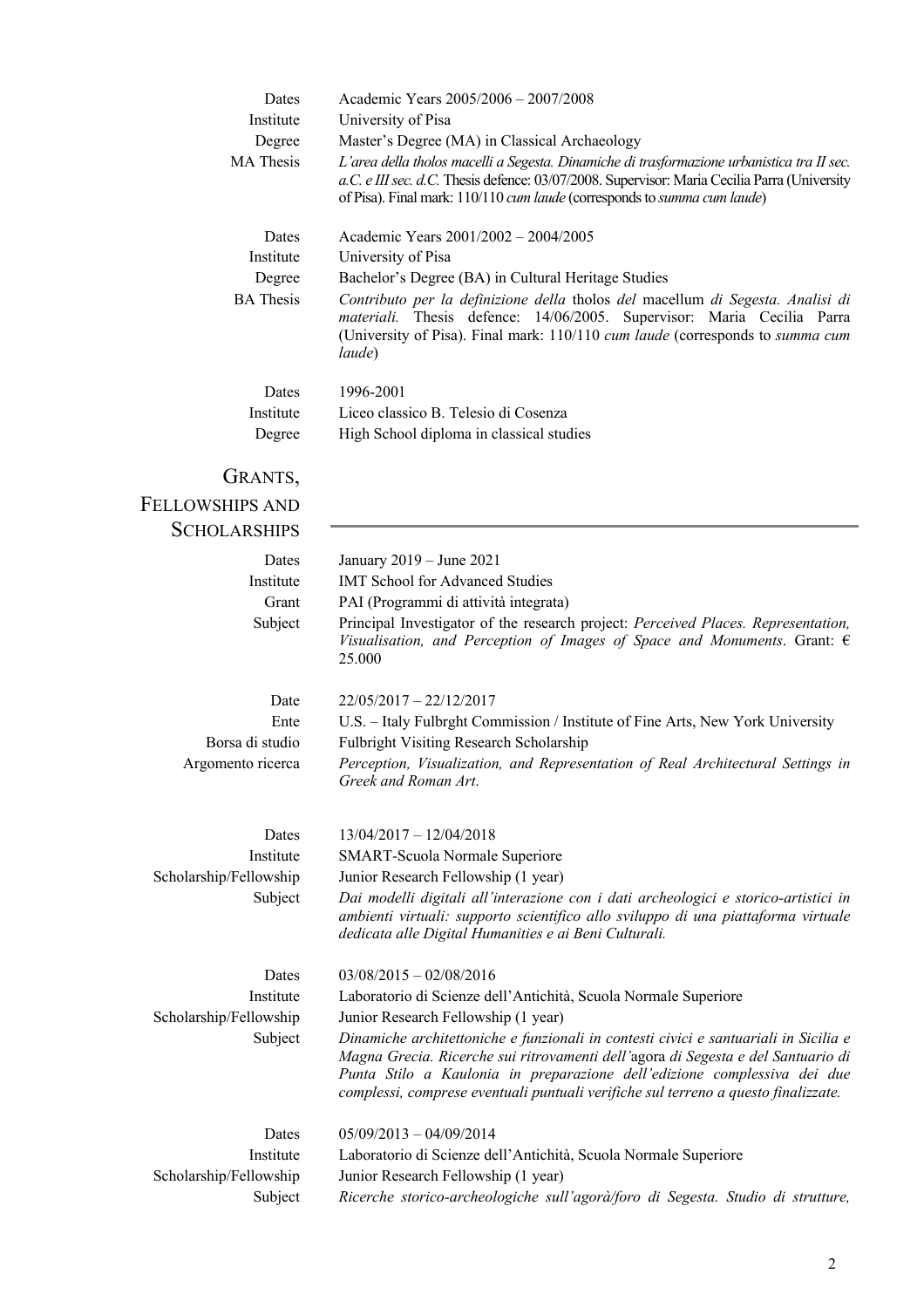*reperti e materiali epigrafici finalizzato alla preparazione e prima redazione dell'edizione nei volumi della serie Segesta/Egesta*

| Dates<br>Institute<br>Scholarship/Fellowship | $01/03/2012 - 28/02/2013$<br>Giorgio Pasquali Foundation, Scuola Normale Superiore<br>Classical languages, Archaeology and History Fellowship |
|----------------------------------------------|-----------------------------------------------------------------------------------------------------------------------------------------------|
| Research Project                             | MACELLUM -MAKEAAON: per un repertorio epigrafico<br>degli edifici da<br>mercato nel mondo romano                                              |
| Dates                                        | Academic Years 2008/2009-2010/2011                                                                                                            |
| Institute                                    | Scuola Normale Superiore                                                                                                                      |
| Scholarship/Fellowship                       | Scholarship for Ph.D. students.                                                                                                               |
| Dates                                        | Academic Years 2005/2006-2006/2007                                                                                                            |
| Institute                                    | Scuola Normale Superiore                                                                                                                      |
| Scholarship/Fellowship                       | Scholarship for graduate students.                                                                                                            |

## TEACHING ACTIVITY

| Dates                  | Academic Year 2020/2021                                                                                                                                                                   |
|------------------------|-------------------------------------------------------------------------------------------------------------------------------------------------------------------------------------------|
| Institute              | IMT School for Advanced Studies, Lucca                                                                                                                                                    |
| Course taught          | Advanced Topics in Archaeology, I (S.C. 10/A1, S.S.D. L-ANT/07) for Ph.D.<br>students of the XXXVI cycle.                                                                                 |
| Dates                  | Academic Year 2019/2020                                                                                                                                                                   |
| Institute              | IMT School for Advanced Studies, Lucca                                                                                                                                                    |
| Course taught          | Advanced Topics in Archaeology, I (S.C. 10/A1, S.S.D. L-ANT/07) for Ph.D.<br>students of the XXXV cycle.                                                                                  |
| Dates                  | Academic Year 2018/2019                                                                                                                                                                   |
| Institute              | IMT School for Advanced Studies, Lucca                                                                                                                                                    |
| Course taught          | Advanced Topics in Archaeology, I (S.C. 10/A1, S.S.D. L-ANT/07) for Ph.D.<br>students of the XXXIV cycle.                                                                                 |
| Dates                  | Academic Year 2018/2019                                                                                                                                                                   |
| Institute              | University of Pisa                                                                                                                                                                        |
| Role/Activity          | Lectures for undergraduate students of Archaeology of Magna Graecia concerning: The<br>metopes from the <i>Heraion</i> at Foce Sele and the iconographic language of an archaic<br>polis. |
| Dates                  | 03/09/2018                                                                                                                                                                                |
| Institute/Organization | Pompeii Sustainable Preservation Project Summer School.                                                                                                                                   |
| Title                  | On-site lectures concerning the forum of Pompeii and the main examples of domestic<br>and public architecture in the Vesuvian town.                                                       |
| Dates                  | Academic Year 2017/2018                                                                                                                                                                   |
| Institute              | University of Pisa                                                                                                                                                                        |
| Role/Activity          | Lectures for undergraduate students of Archaeology of Magna Graecia concerning:<br>Urban planning in Southern Italy in the Greek and Roman period.                                        |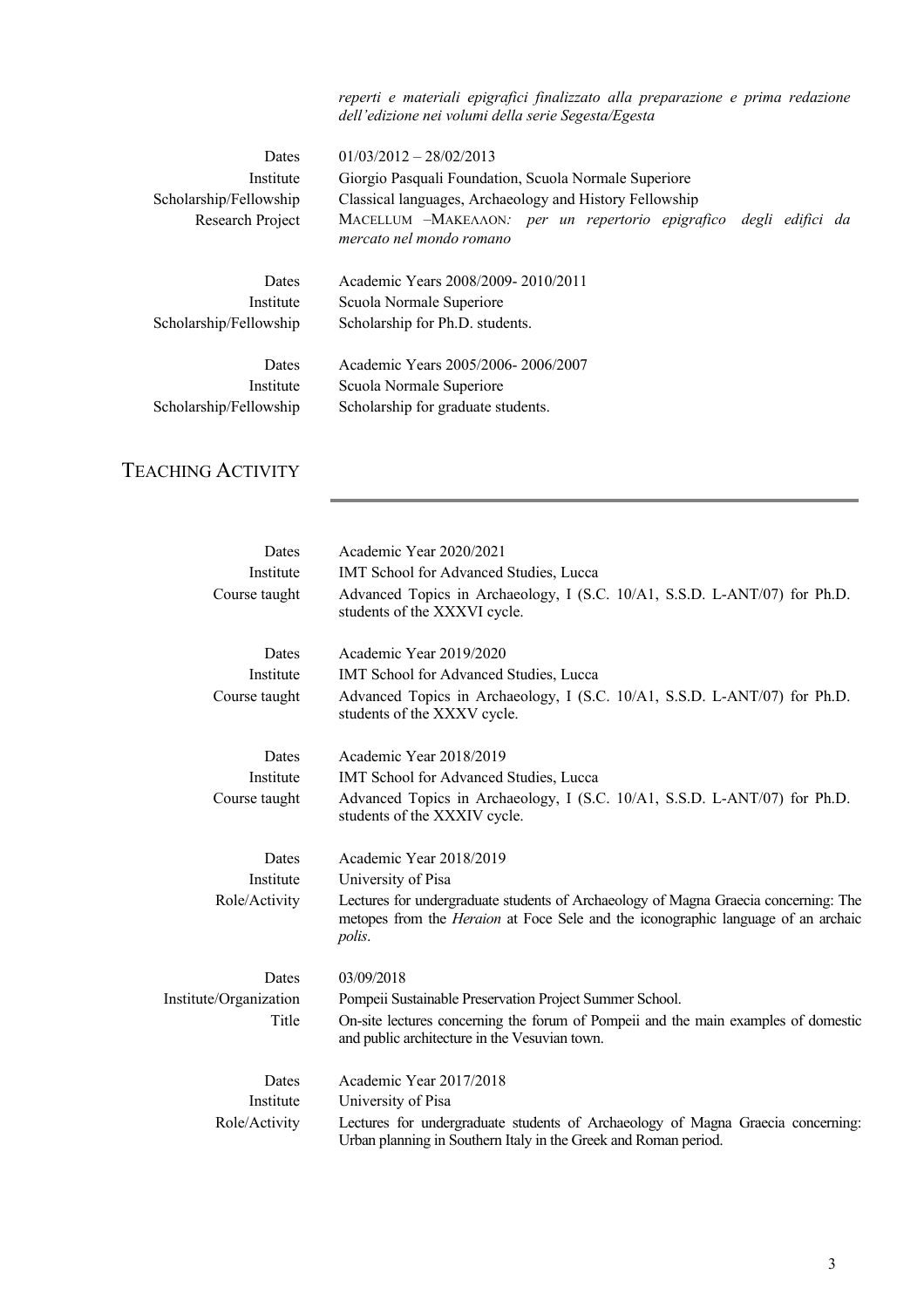| Dates<br>Institute | Academic Year 2016/2017<br>University of Pisa                                                                                                                                                                                                                             |
|--------------------|---------------------------------------------------------------------------------------------------------------------------------------------------------------------------------------------------------------------------------------------------------------------------|
| Role/Activity      | Lectures for undergraduate students of Archaeology of Magna Graecia concerning:<br>Sanctuaries and social interactions in Magna Graecia and Sicily.                                                                                                                       |
| Dates              | Academic Year 2015/2016                                                                                                                                                                                                                                                   |
| Institute          | University of Pisa                                                                                                                                                                                                                                                        |
| Role/Activity      | Fixed-term contract (1 year) as Professor of Archaeology of Magna Graecia. Course for<br>undergraduate students (36 hours).                                                                                                                                               |
| Dates              | January 2015                                                                                                                                                                                                                                                              |
| Institute          | Calatafimi-Segesta and Salemi municipalities                                                                                                                                                                                                                              |
| Role/Activity      | Lectures (20 hours) for the Italian-Tunisian Educational Programme "Hologramme"<br>PS2.2.003 P.O. 2007-2013.                                                                                                                                                              |
| Dates              | Academic Year 2014/2015                                                                                                                                                                                                                                                   |
| Institute          | University of Pisa                                                                                                                                                                                                                                                        |
| Role/Activity      | Lectures for undergraduate students of Archaeology of Magna Graecia concerning:<br>Agorai and public spaces in Magna Graecia and Sicily: the case of Megara Hyblaea and<br>Selinous; The urban sanctuaries of Paestum; The Heraion at Foce del Sele.                      |
| Dates              | Academic Year 2013/2014                                                                                                                                                                                                                                                   |
| Institute          | University of Pisa                                                                                                                                                                                                                                                        |
| Role/Activity      | Lectures for undergraduate and graduate students of Archaeology of Magna Graecia<br>concerning: Agorai and public spaces in Magna Graecia and Sicily; The 'forum frieze'<br>from the Praedia of Iulia Felix (Pompei, II, IV, 1-12).                                       |
| Dates              | Academic Year 2012/2013                                                                                                                                                                                                                                                   |
| Institute          | University of Pisa                                                                                                                                                                                                                                                        |
| Role/Activity      | Lectures for undergraduate students of Archaeology of Magna Graecia concerning:<br>Agorai and public spaces in Magna Graecia and Sicily; Argoi lithoi and aniconism in the<br>sanctuaries of Magna Graecia and Sicily.                                                    |
| Dates              | Academic Year 2011/2012                                                                                                                                                                                                                                                   |
| Institute          | University of Pisa                                                                                                                                                                                                                                                        |
| Role/Activity      | Lectures for undergraduate students of Archaeology of Magna Graecia concerning:<br>Agorai and public spaces in Magna Graecia and Sicily; The urban sanctuaries of<br>Paestum; The <i>Heraion</i> at Foce del Sele.                                                        |
| Dates              | Academic Year 2009/2010                                                                                                                                                                                                                                                   |
| Institute          | University of Pisa                                                                                                                                                                                                                                                        |
| Role/Activity      | Lectures for undergraduate students of Archaeology of Magna Graecia concerning:<br><i>Agorai</i> and public spaces in Magna Graecia and Sicily; The public spaces of Paestum;<br>The 'forum frieze' from the <i>Praedia</i> of <i>Iulia Felix</i> (Pompei, II, IV, 1-12). |
| ACADEMIC           |                                                                                                                                                                                                                                                                           |
| TUTORING           |                                                                                                                                                                                                                                                                           |
|                    |                                                                                                                                                                                                                                                                           |
| Dates              | On-going                                                                                                                                                                                                                                                                  |
| Institute          | IMT School for Advanced Studies, Lucca                                                                                                                                                                                                                                    |
| Role               | Advisor for the Ph.D. thesis by Natalie Francis Massong: Viva la città!                                                                                                                                                                                                   |
|                    | Embodiment and Street Life in Early Modern Bologna. Ph.D. Program in<br>Analysis and Management of Cultural Heritage XXXIV Cycle.                                                                                                                                         |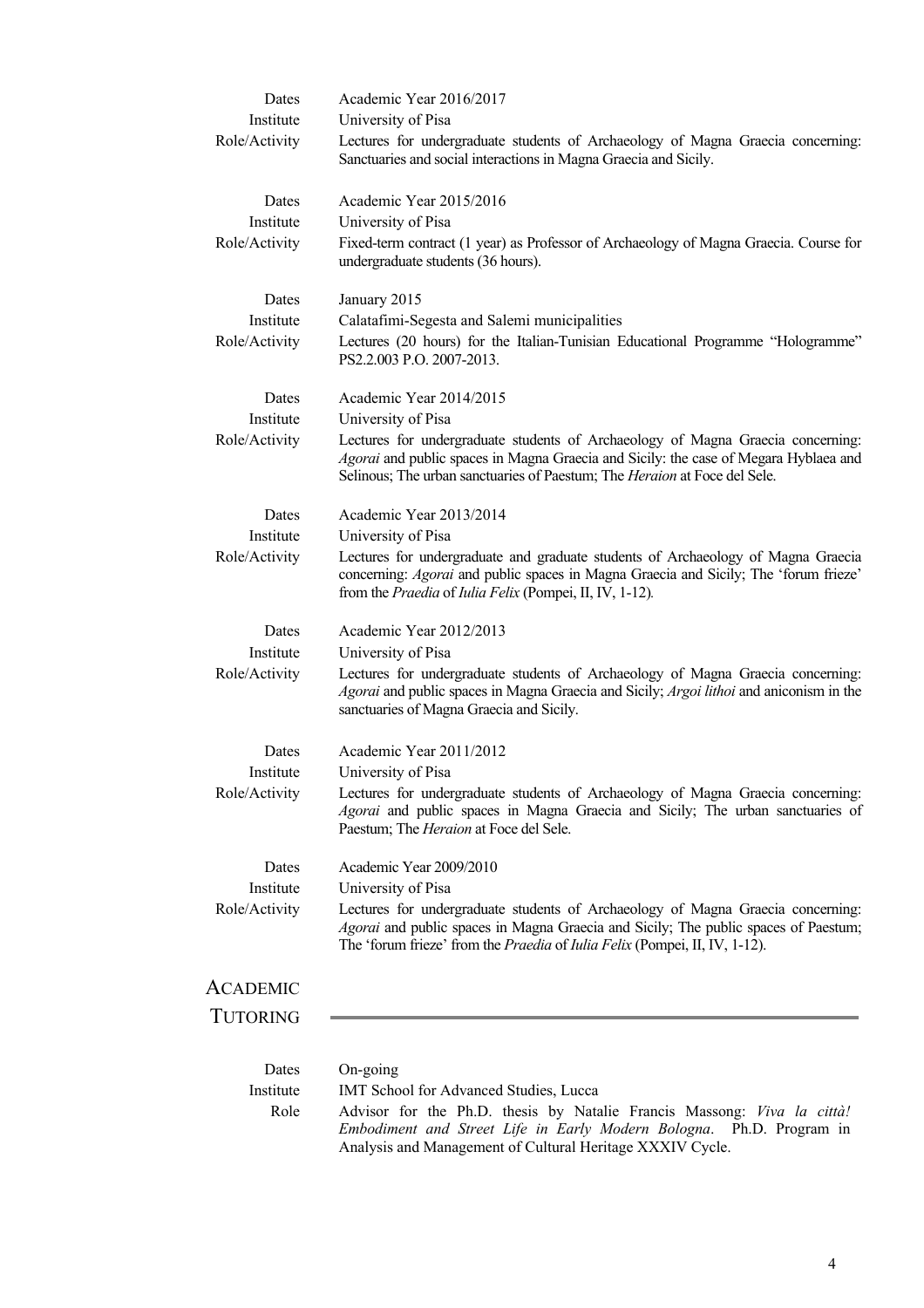| Dates     | Academic Year 2020-2021                                                                                                                                                                                                                        |
|-----------|------------------------------------------------------------------------------------------------------------------------------------------------------------------------------------------------------------------------------------------------|
| Institute | IMT School for Advanced Studies, Lucca                                                                                                                                                                                                         |
| Role      | Co-Advisor for the Ph.D. thesis by Dr. Valeria Volpe: The Cerbalus Project:<br>Landscape Archaeology in the Cervaro River Valley. Ph.D. Program in Analysis<br>and Management of Cultural Heritage XXXI Cycle.                                 |
| Dates     | Academic Year 2019-2020                                                                                                                                                                                                                        |
| Institute | IMT School for Advanced Studies, Lucca                                                                                                                                                                                                         |
| Role      | Advisor for the Ph.D. thesis by Dr. Marco Brunetti: A Vocabulary of Antiquity:<br>the Paintings of Domus Aurea and their Reception in the Renaissance. Ph.D.<br>Program in Analysis and Management of Cultural Heritage XXXII Cycle.           |
| Dates     | Academic Year 2019/2020                                                                                                                                                                                                                        |
| Institute | Scuola di Specializzazione in Beni Archeologici, Università di Pisa                                                                                                                                                                            |
| Role      | Co-advisor for the thesis by Dr. Antonio Monticolo: Funzione e significato degli<br>apparati decorativi della Domus II 9, 1 di Pompei.                                                                                                         |
| Dates     | Academic Year 2018/2019                                                                                                                                                                                                                        |
| Institute | IMT School for Advanced Studies, Lucca                                                                                                                                                                                                         |
| Role      | Co-advisor for the Ph.D. thesis by Dr. Francesca Pajno: The Perception of<br>Ancient Monuments in an Urban Context: The Case of the Imperial Fora in<br>Rome. Ph.D. Program in Analysis and Management of Cultural Heritage XXVIII<br>Cycle.   |
| Dates     | Academic Year 2018/2019                                                                                                                                                                                                                        |
| Institute | IMT School for Advanced Studies, Lucca                                                                                                                                                                                                         |
| Role      | Co-advisor for the Ph.D. thesis by Dr. Carla Ardis: Ancient Roman coarse ware in<br>the Regio X and beyond. An archaeological approach to distribution and trade.<br>Ph.D. Program in Analysis and Management of Cultural Heritage XXXI Cycle. |
| Dates     | Academic Years 2009/2010 - 2016/2017                                                                                                                                                                                                           |
| Institute | University of Pisa                                                                                                                                                                                                                             |
| Role      | Tutor of 6 BA and 2 MA theses in Archaeology of Magna Graecia (all successful).                                                                                                                                                                |
| Dates     | Academic Years 2009 - 2014                                                                                                                                                                                                                     |
| Institute | University of Pisa                                                                                                                                                                                                                             |
| Role      | Co-supervision of staff recruitment and administrative management of the annual<br>archaeological excavation in the Sanctuary of Punta Stilo at Kaulonia (Monasterace<br>Marina, RC).                                                          |
| Dates     | Academic Year 2009-2010                                                                                                                                                                                                                        |
| Institute | University of Pisa                                                                                                                                                                                                                             |
| Role      | Tutor of groups of BA and MA students during the educational trip in Lebanon and Syria<br>(August 28 – September 8, 2010), organized by the University of Pisa.                                                                                |
| Dates     | Academic Year 2008/2009                                                                                                                                                                                                                        |
| Institute | University of Pisa                                                                                                                                                                                                                             |
| Role      | Tutor of groups of BA and MA students for the educational trip in Libya (April 9-19,<br>2009), organized by the University of Pisa.                                                                                                            |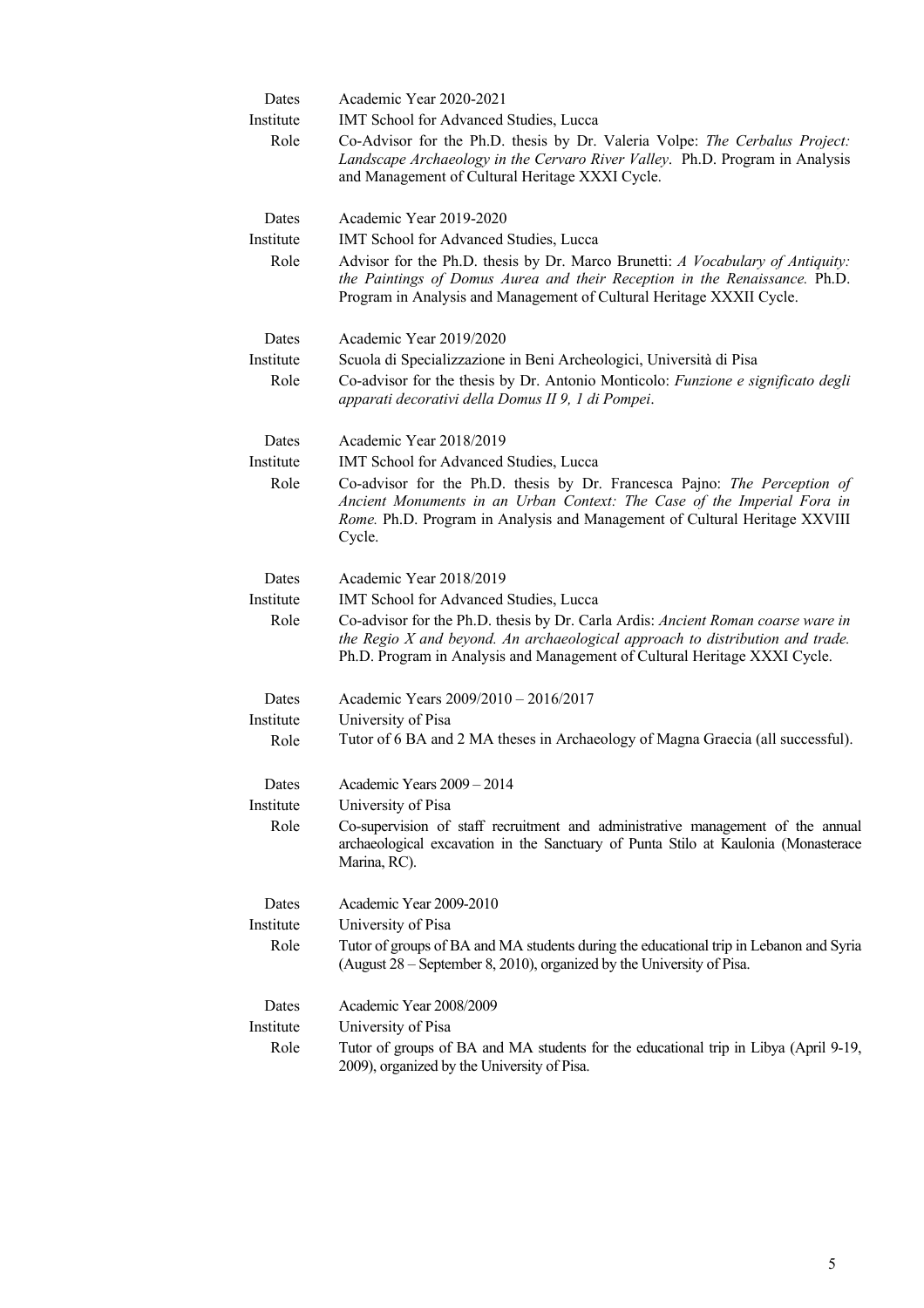## MEMBER OF SELECTION AND DEFENCE COMMITTEES

| Dates             | Academic Years 2018/2019 – on-going                                                                                                                                                                                                                                                                   |
|-------------------|-------------------------------------------------------------------------------------------------------------------------------------------------------------------------------------------------------------------------------------------------------------------------------------------------------|
| Institute<br>Role | IMT School for Advanced Studies, Lucca<br>Member of the selection committee for the admission to the Ph.D. program in<br>Analysis and Management of Cultural Heritage.                                                                                                                                |
| Dates             | Academic Year 2020/2021                                                                                                                                                                                                                                                                               |
| Institute         | IMT School for Advanced Studies, Lucca                                                                                                                                                                                                                                                                |
| Role              | Member of the committee for the defence of the Ph.D. thesis by Dr. Valeria<br>Volpe, The Cerbalus Project: Landscape Archaeology in the Cervaro River<br>Valley. Ph.D Program in Analysis and Management of Cultural Heritage XXXI<br>Cycle. Defence date: 30/11/2020                                 |
| Dates             | Academic Year 2019/2020                                                                                                                                                                                                                                                                               |
| Institute         | IMT School for Advanced Studies, Lucca                                                                                                                                                                                                                                                                |
| Role              | Member of the committee for the defence of the Ph.D. thesis by Francesca Pajno,<br>The Perception of Ancient Monuments in an Urban Context: The Case of the<br>Imperial Fora in Rome. Ph.D Program in Analysis and Management of Cultural<br>Heritage XXVIII Cycle. Defence date: 19/12/2019          |
| Dates             | Academic Year 2019/2020                                                                                                                                                                                                                                                                               |
| Institute<br>Role | Scuola di Specializzazione in Beni Archeologici, Università di Pisa<br>Member of the committee for the defence of the thesis by Dr. Antonio Monticolo,<br>Funzione e significato degli apparati decorativi della Domus II 9, 1 di Pompei.<br>Defence date 06/12/2019                                  |
| Dates             | Academic Year 2018/2019                                                                                                                                                                                                                                                                               |
| Institute         | IMT School for Advanced Studies, Lucca                                                                                                                                                                                                                                                                |
| Role              | Member of the committee for the defence of the Ph.D. thesis by Dr. Carla Ardis:<br>Ancient Roman coarse ware in the Regio X and beyond. An archaeological<br>approach to distribution and trade. Ph.D Program in Analysis and Management<br>of Cultural Heritage XXXI Cycle. Defence date: 30/07/2019 |
| Dates             | Academic Years 2009/2010 - 2016/2017                                                                                                                                                                                                                                                                  |
| Institute         | University of Pisa                                                                                                                                                                                                                                                                                    |
| Role              | Member of the defence committee of 6 BA and 2 MA theses in Archaeology of<br>Magna Graecia (all successful).                                                                                                                                                                                          |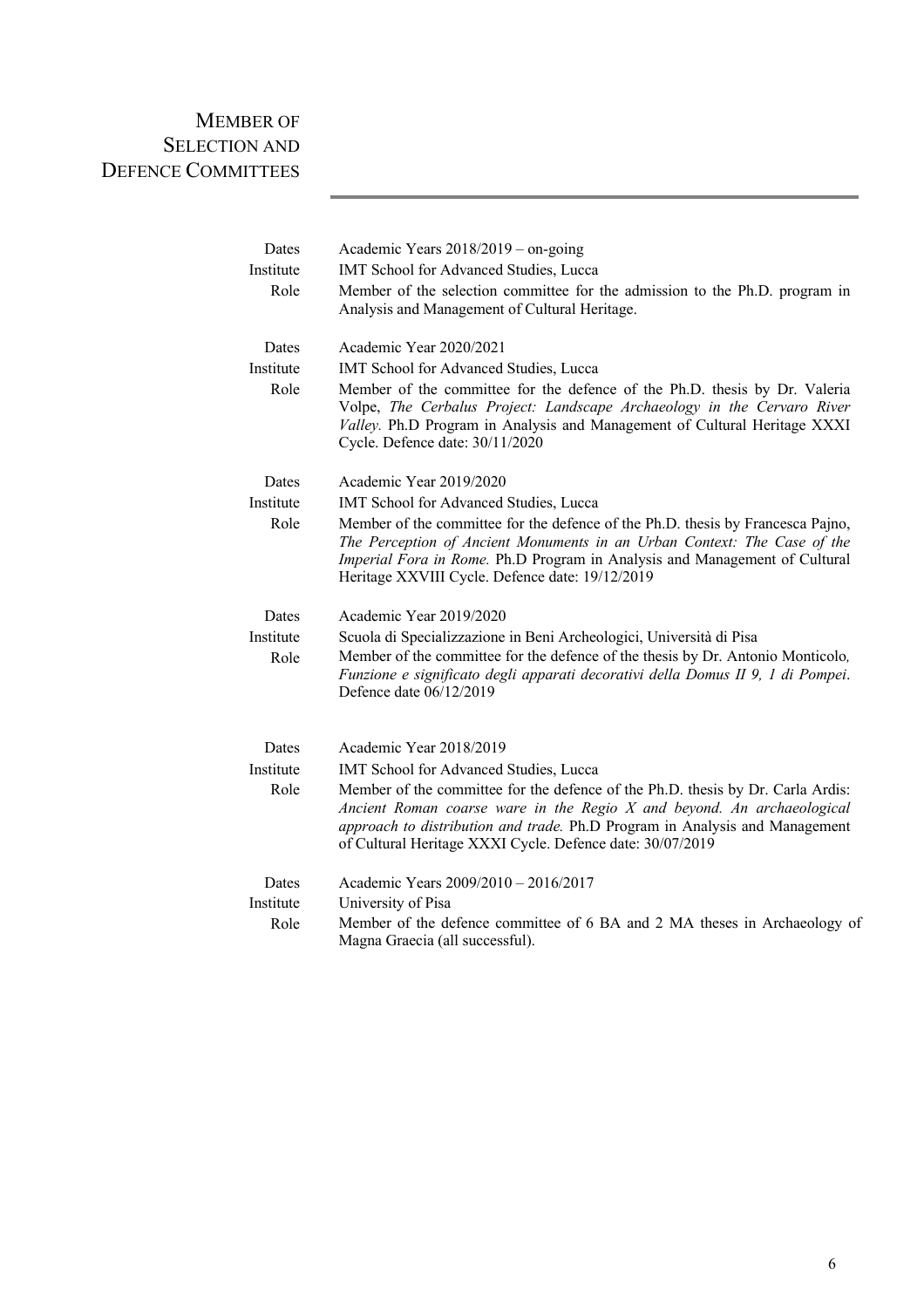## NATIONAL AND INTERNATIONAL RESEARCH PROGRAMS AND PROJECTS

| Dates            | January 2019 - June 2022                                                                                                                                                          |
|------------------|-----------------------------------------------------------------------------------------------------------------------------------------------------------------------------------|
| Institute        | IMT-School for Advanced Studies, Lucca                                                                                                                                            |
| Role             | Principal Investigator                                                                                                                                                            |
| Research Program | PAI junior Project. Project Title: "Perceived Places. Representation, Visualisation,<br>and Perception of Images of Space and Monuments". Financed budget: $\epsilon$ 25.000.     |
| Dates            | $2016 -$ on-going                                                                                                                                                                 |
| Institute        | Parco Archeologico Pompei - IMT School for Advanced Studies, Lucca -<br>University of Pisa – Istituto Nazionale di Geofisica e Vulcanologia                                       |
| Role             | Project Coordinator                                                                                                                                                               |
| Research Program | PRAEDIA Project. Pompeian Residential Architecture. Environmental, Digital and<br>Interdisciplinary Archive.                                                                      |
| Dates            | $2014 - 2017$                                                                                                                                                                     |
| Institute        | Scuola Normale Superiore                                                                                                                                                          |
| Role             | Member of the Scientific Committee (Archaeology)                                                                                                                                  |
| Research Program | VIS (Virtual Immersion in Science), outreach program of the Scuola Normale<br>Superiore.                                                                                          |
| Dates            | $2009 - 2011$                                                                                                                                                                     |
| Institute        | Scuola Normale Superiore, Pisa                                                                                                                                                    |
| Role             | Collaborator                                                                                                                                                                      |
| Research Program | Progetto PRIN (Projects of national interest), Dinamiche culturali ed etniche in<br>Magna Grecia e Sicilia da età arcaica ad età romana. Project coordinator: Prof. C.<br>Ampolo. |

## INSTITUTIONAL **ACTIVITIES**

| Dates<br>Institute<br>Role | $2020/2021$ Academic Year – on-going<br><b>IMT School for Advanced Studies</b><br>Member of the Committee for the PhD in Cognitive and Cultural Systems -<br>DOT1756VFR.                                                                               |
|----------------------------|--------------------------------------------------------------------------------------------------------------------------------------------------------------------------------------------------------------------------------------------------------|
| Dates<br>Institute<br>Role | $10/03/2020 -$ on-going<br><b>IMT</b> School for Advanced Studies<br>Member of the Informatics Commission at the IMT School.                                                                                                                           |
| Dates<br>Role<br>Activity  | 18-20/05/2019<br>Representative of the IMT School for Advanced Studies<br>Delegation of the European Union to Japan. Osaka, International House - Tokyo,<br>Ichigaya Campus, Hosei University – Tokyo Europa House (Delegation of the EU to<br>Japan). |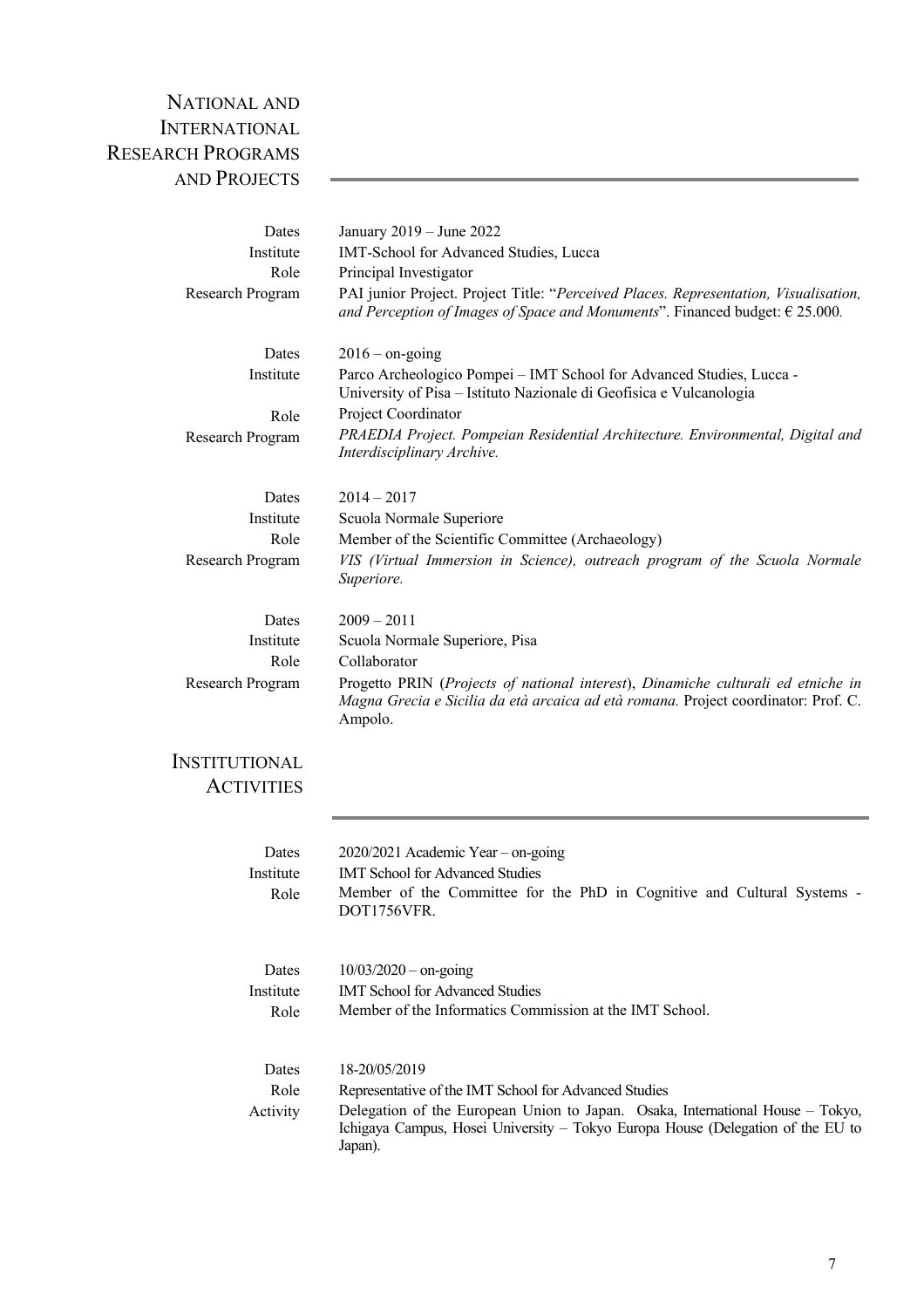# WORK EXPERIENCE

| Dates     | December $2016 - April 2018$                                                                                                                                                                                                                           |
|-----------|--------------------------------------------------------------------------------------------------------------------------------------------------------------------------------------------------------------------------------------------------------|
| Institute | SMART, Scuola Normale Superiore                                                                                                                                                                                                                        |
| Activity  | Supervisor of the Digital- and Cyber-Archaeological projects of the SMART<br>(Smart Multidisciplinary Approaches for Research and Technology).                                                                                                         |
| Dates     | June 2016                                                                                                                                                                                                                                              |
| Institute | Laboratorio di Scienze dell'Antichità, Scuola Normale Superiore                                                                                                                                                                                        |
| Activity  | Coordinator and graphic designer for the presentation of the results from the<br>excavation in the area of the agora of Segesta, on the occasion of the event: Nuove<br>Luci, nuovi percorsi e AR app (Parco Archeologico di Segesta, 21st June 2016). |
| Dates     | $20/05/2015 - 16/06/2015$                                                                                                                                                                                                                              |
| Institute | Laboratorio di Scienze dell'Antichità, Scuola Normale Superiore                                                                                                                                                                                        |
| Activity  | Fixed-term contract for the supervision of archaeological excavations in the agora<br>of Segesta                                                                                                                                                       |
| Dates     | $16/02/2015 - 15/05/2015$                                                                                                                                                                                                                              |
| Institute | Laboratorio di Scienze dell'Antichità, Scuola Normale Superiore                                                                                                                                                                                        |
| Activity  | Fixed-term contract for the management of the excavation data from the field<br>activities of the Laboratorio di Scienze dell'Antichità, with the aid of new<br>methodologies of virtual- and cyber-archaeology.                                       |
| Dates     | $30/08/2013 - 29/09/2013$                                                                                                                                                                                                                              |
| Institute | Dipartimento di Civiltà e Forme del Sapere, University of Pisa                                                                                                                                                                                         |
| Activity  | Fixed-term contract for the study of archaeological finds from the upper agora of<br>Segesta.                                                                                                                                                          |
| Dates     | $22/07/2013 - 18/08/2013$                                                                                                                                                                                                                              |
| Institute | Laboratorio di Scienze dell'Antichità, Scuola Normale Superiore                                                                                                                                                                                        |
| Activity  | Fixed-term contract for the supervision of archaeological excavations in the<br>sanctuary of Punta Stilo, Kaulonia.                                                                                                                                    |
| Dates     | $21/05/2013 - 20/06/2013$                                                                                                                                                                                                                              |
| Institute | Laboratorio di Scienze dell'Antichità, Scuola Normale Superiore                                                                                                                                                                                        |
| Activity  | Fixed-term contract for the supervision of archaeological excavations in the agora<br>of Segesta.                                                                                                                                                      |
| Dates     | $13/05/2013 - 11/06/2013$                                                                                                                                                                                                                              |
| Institute | Laboratorio di Scienze dell'Antichità, Scuola Normale Superiore                                                                                                                                                                                        |
| Activity  | Fixed-term contract for the study of archaeological finds from the area of the<br>macellum in the agora of Segesta.                                                                                                                                    |
| Dates     | $05/10/2011 - 04/11/2011$                                                                                                                                                                                                                              |
| Institute | Laboratorio di Storia, Archeologia e Topografia del Mondo Antico, Scuola<br>Normale Superiore                                                                                                                                                          |
| Activity  | Fixed-term contract for the supervision of archaeological excavations in the agora<br>of Segesta and the management of the excavation database.                                                                                                        |
| Dates     | 06/12/2007-18/01/2008                                                                                                                                                                                                                                  |
| Institute | Laboratorio di Storia, Archeologia e Topografia del Mondo Antico, Scuola<br>Normale Superiore                                                                                                                                                          |
| Activity  | Fixed-tem contract for the creation of a bibliographic database of the Greek agorai                                                                                                                                                                    |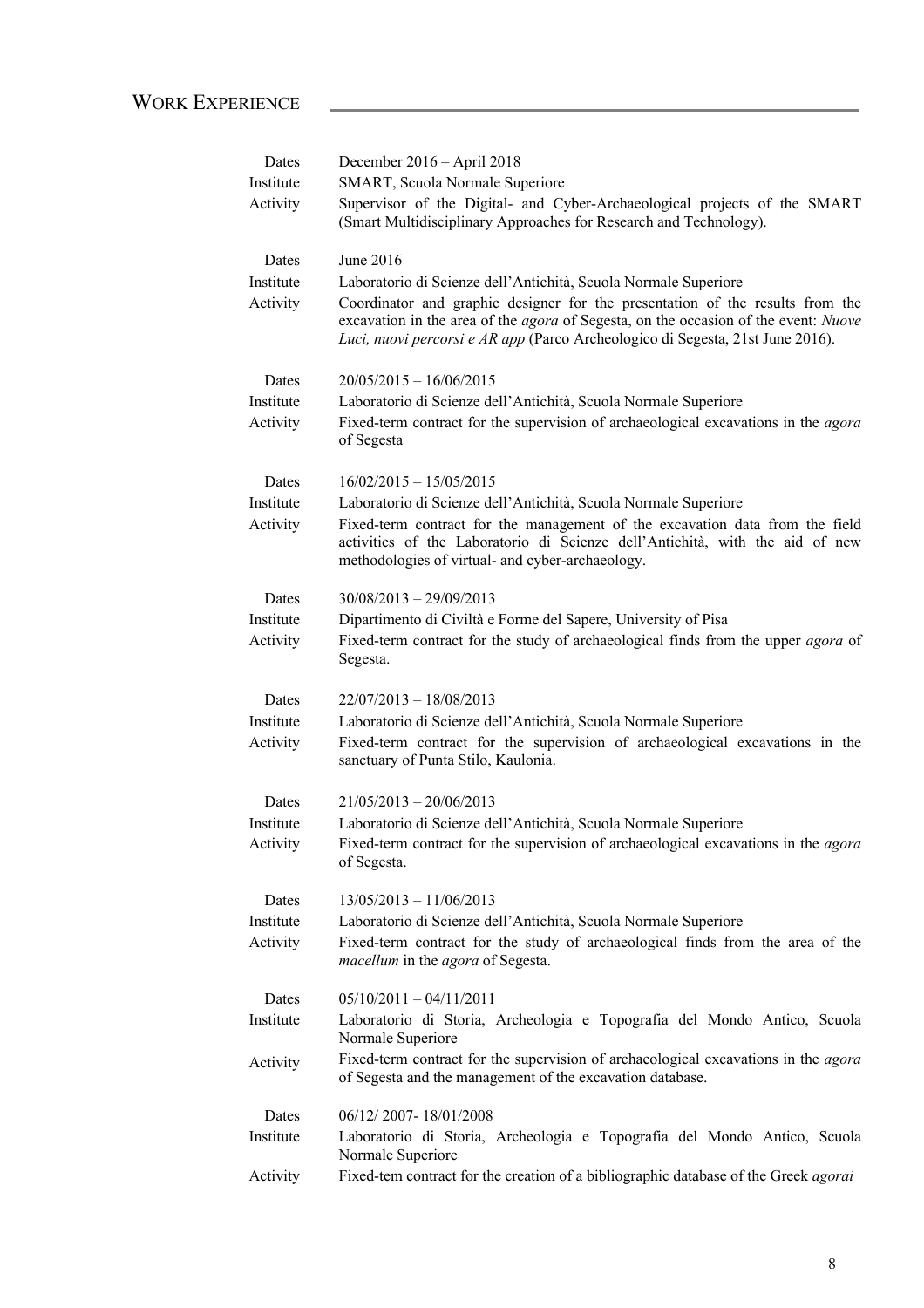## **EXHIBITIONS**

| Dates                 | December $2010$ – February 2011                                                                                                                                           |
|-----------------------|---------------------------------------------------------------------------------------------------------------------------------------------------------------------------|
| Institute             | Dipartimento di Scienze Archeologiche, University of Pisa                                                                                                                 |
| Activity              | Scientific coordinator and graphic designer for the exhibition <i>Doni per una dea</i> .<br>Kaulonia (Pisa, Gipsoteca di Arte Antica, 25th December – 25th February 2011) |
| FIELDWORK             |                                                                                                                                                                           |
| <b>EXPERIENCE AND</b> |                                                                                                                                                                           |
| <b>PROJECTS</b>       |                                                                                                                                                                           |

| Dates    | 21 September – 09 October 2020                                                                                                                                                                            |
|----------|-----------------------------------------------------------------------------------------------------------------------------------------------------------------------------------------------------------|
| Activity | PRAEDIA Project. Archaeological investigation in the <i>hortus</i> of the <i>Praedia</i> of <i>Iulia</i><br>Felix.                                                                                        |
| Role     | Project Coordinator                                                                                                                                                                                       |
| Dates    | 01-19 July 2019                                                                                                                                                                                           |
| Activity | PRAEDIA Project. Archaeological investigation in the hortus of the Praedia of Iulia<br>Felix.                                                                                                             |
| Role     | Project Coordinator                                                                                                                                                                                       |
| Dates    | September 2018                                                                                                                                                                                            |
| Activity | PRAEDIA Project. Survey of the houses of the Regio II.                                                                                                                                                    |
| Role     | Project Coordinator                                                                                                                                                                                       |
| Dates    | April 2018                                                                                                                                                                                                |
| Activity | <i>PRAEDIA</i> Project. Investigation in the <i>hortus</i> of the <i>Praedia</i> of <i>Iulia Felix</i> , (Pompeii, II,                                                                                    |
| Role     | 4). Second campaign of geomagnetic prospections.<br>Project Coordinator                                                                                                                                   |
|          |                                                                                                                                                                                                           |
| Dates    | November 2016                                                                                                                                                                                             |
| Activity | PRAEDIA Project. Investigation in the <i>hortus</i> of the <i>Praedia</i> of <i>Iulia Felix</i> , (Pompeii, II,<br>4). First campaign of geomagnetic prospections.                                        |
| Role     | Project Coordinator                                                                                                                                                                                       |
| Dates    | 2003-2021                                                                                                                                                                                                 |
| Activity | Archaeological excavation in the area of the ancient agora of Segesta (TP, Italy).<br>Director: Carmine Ampolo (Scuola Normale Superiore, Pisa). Co-director: Maria Cecilia<br>Parra (University of Pisa) |
| Role     | Excavation supervisor (2008 – 2016); member of the research team (MA student, $2005 -$<br>2008); member of the research team (BA student, $2003 - 2005$ )                                                 |
| Dates    | 2002-2014                                                                                                                                                                                                 |
| Activity | Archaeological excavation in the area of the Doric Temple of Kaulonia (RC, Italy).<br>Director: Maria Cecilia Parra (University of Pisa)                                                                  |
| Role     | Excavation supervisor $(2009 - 2014)$ ; member of the research team (MA student,<br>$2005 - 2008$ ; member of the research team (BA student, $2002 - 2005$ ).                                             |
| Dates    | 2003-2005                                                                                                                                                                                                 |
| Activity | Field survey in the <i>chora</i> of Kaulonia (RC, Italy). Director: Maria Cecilia Parra<br>(University of Pisa); Co-director: Antonino Facella (Scuola Normale Superiore, Pisa)                           |
| Role     | Member of the research team (BA student).                                                                                                                                                                 |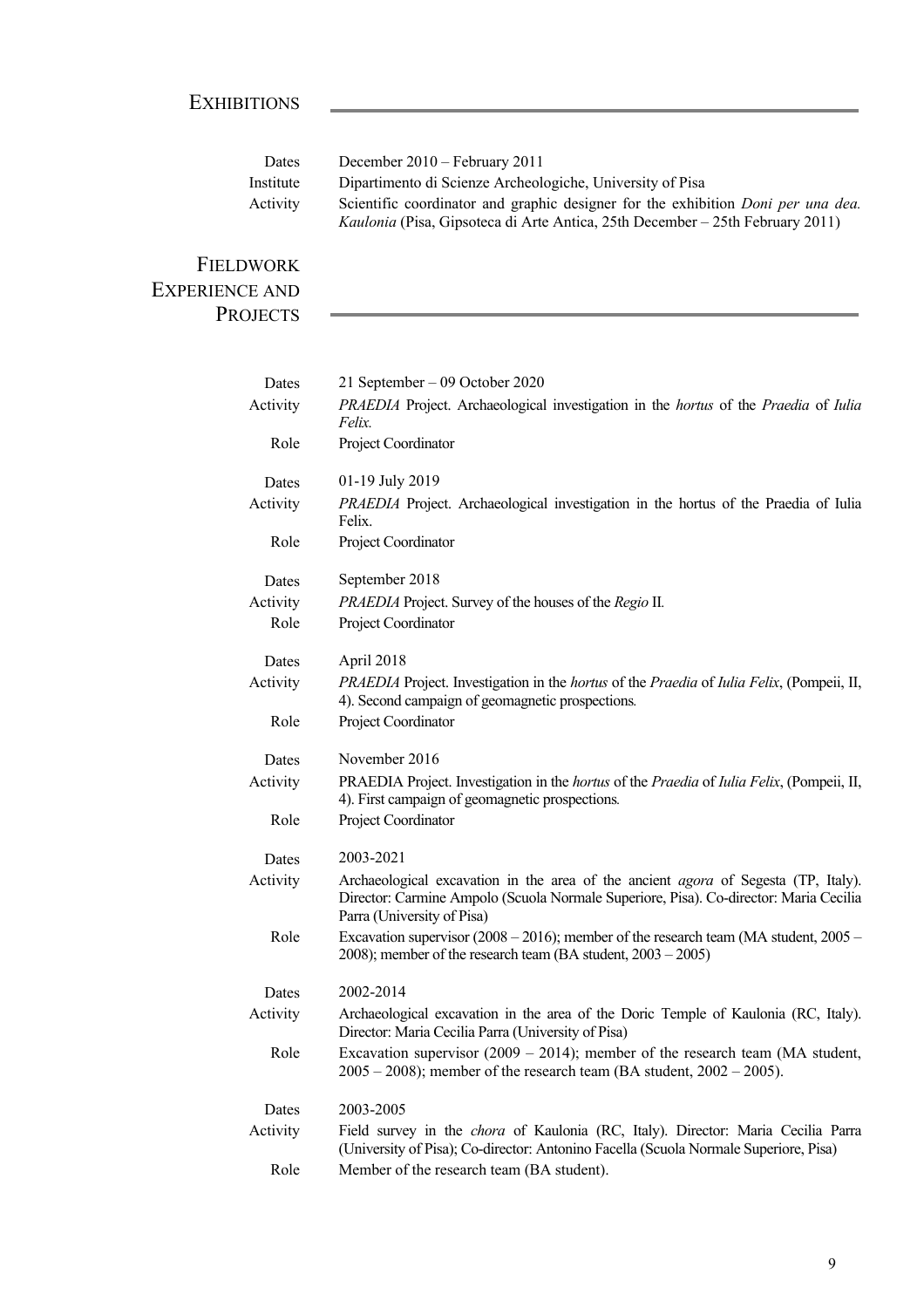| <b>BOOKS</b>              |                                                                                                                                                                                                                                                                                                                                                                                                                                             |
|---------------------------|---------------------------------------------------------------------------------------------------------------------------------------------------------------------------------------------------------------------------------------------------------------------------------------------------------------------------------------------------------------------------------------------------------------------------------------------|
| Forthcoming (Spring 2022) | A. Anguissola, R. Olivito, L. Toniolo, PRAEDIA I. Edizione degli scavi nei Praedia<br>di Iulia Felix e studi sulla Regio II di Pompei, Pisa University. Press, forthcoming<br>2022                                                                                                                                                                                                                                                          |
| May 2020                  | A. Anguissola, M. Iadanza, R. Olivito (a cura di), Paesaggi domestici. L'esperienza<br>della natura nelle case e nelle ville romane. Pompei, Ercolano e l'area vesuviana<br>(Atti del convegno internazionale di studi, Pompei, 27-28 Aprile 2017), Collana di<br>Studi del Parco Archeologico di Posmpei, Roma, Erma di Bretschneider, 2020<br>$(ISBN: 978-88-913-1957-9)$                                                                 |
| December 2013             | R. Olivito, Il Fòro nell'atrio. Immagini di architetture, scene di vita e di mercato<br>nel fregio dai Praedia di Iulia Felix (Pompei II, 4, 3), Bari, Edipuglia, 2013 (ISBN<br>978-88-7228-701-9).                                                                                                                                                                                                                                         |
| <b>PAPERS</b>             |                                                                                                                                                                                                                                                                                                                                                                                                                                             |
| 2021                      | R. Olivito, Per una nuova ipotesi sulla disposizione degli Anaglypha dal Foro i, in<br>Munera Musarum. Studi per Lucia Faedo, Studi Classici e Orientali), LXVII, Tomo<br>II, 2021, pp. 377-389.                                                                                                                                                                                                                                            |
| 2021                      | E. Taccola, R. Olivito, Il dato oltre l'immagine aerea: il rilievo 3D da APR per la<br>documentazione, l'analisi e il monitoraggio in archeologia, in Archeologia Aerea,<br>13/19, 2021, pp. 96-104.                                                                                                                                                                                                                                        |
| 2021                      | A. Anguissola, R. Olivito, Il Progetto PRAEDIA: indagini nei Praedia di Iulia<br>Felix (II 4)), in Rivista di Studi Pompeiani, XXXII, 2021, pp. 164-167.                                                                                                                                                                                                                                                                                    |
| 2021                      | R. Olivito, E. Taccola, Il progetto Pompeian Residential Architecture.<br>Environmental, Digital and Interdisciplinary Archive (PRAEDIA) a Pompei.<br>Risultati della campagna di scavo 2019 e prospettive future, in «ΑΓΩΓΗ. Atti della<br>Scuola di Specializzazione in Beni Archeologici dell'Università di Pisa», 14-18,<br>2017-21, pp. 313-329.                                                                                       |
| 2021                      | R. Olivito, Fortificazioni e porte urbane nell'area del santuario urbano di Punta<br>Stilo a Kaulonia, in Atti del LVII Convegno di Studi sulla Magna Grecia (Taranto<br>28-30/09/2017), Taranto 2021, pp. 789-810.                                                                                                                                                                                                                         |
| 2021                      | S. Urbini, V. Sapia, V. Materni, M. Marchetti, A. Anguissola, E. Taccola R.<br>Olivito, Risultati preliminari delle indagini geofisiche integrate eseguite nell'<br>"hortus" dei Praedia Iuliae Felicis (Pompei, II, 4), in Archaeologica Data - Open<br>Access Review of the MAPPA Lab, University of Pisa, 2021, pp. 48-62.                                                                                                               |
| 2020                      | R. Olivito, Trasformazioni urbanistiche nella Sicilia centro-occidentale di età<br>tardoellenistica e protoimperiale, in A. Cristilli, A. Gonfloni, F. Stok (eds.),<br><i>Experiencing the Landscape in Antiquity</i> (Atti del I Convegno Internazionale di<br>Antichità - Università degli Studi di Roma 'Tor Vergata 15-17 maggio 2019),<br>Oxford 2020, pp. 25-33.                                                                      |
| 2020                      | R. Olivito, J. Baldini, Il fregio dipinto dall'atrio 24 dei Praedia di Iulia Felix<br>(Pompei, II, 4, 3). Una rilettura attraverso il contributo dei documenti d'archivio e<br>di nuove applicazioni di archeologia virtuale, in F. Donati, I. Benetti (a cura di),<br>Atti del II Colloquio AIRPA "Sistemi decorativi della pittura antica: funzione e<br>contesti" (Pisa, Gipsoteca di arte antica, 14-15 giugno 2018), Roma 2020, 27-36. |
| 2020                      | A. Anguissola, M. Iadanza, R. Olivito, <i>Introduzione</i> , in A. Anguissola, M. Iadanza,<br>R. Olivito, Paesaggi domestici. L'esperienza della natura nelle case e nelle ville<br>romane. Pompei, Ercolano e l'area vesuviana (Atti del convegno internazionale di                                                                                                                                                                        |

Pompei, Roma 2020, pp. IX-XII.

*studi, Pompei, 27-28 Aprile 2017)*, Collana di Studi del Parco Archeologico di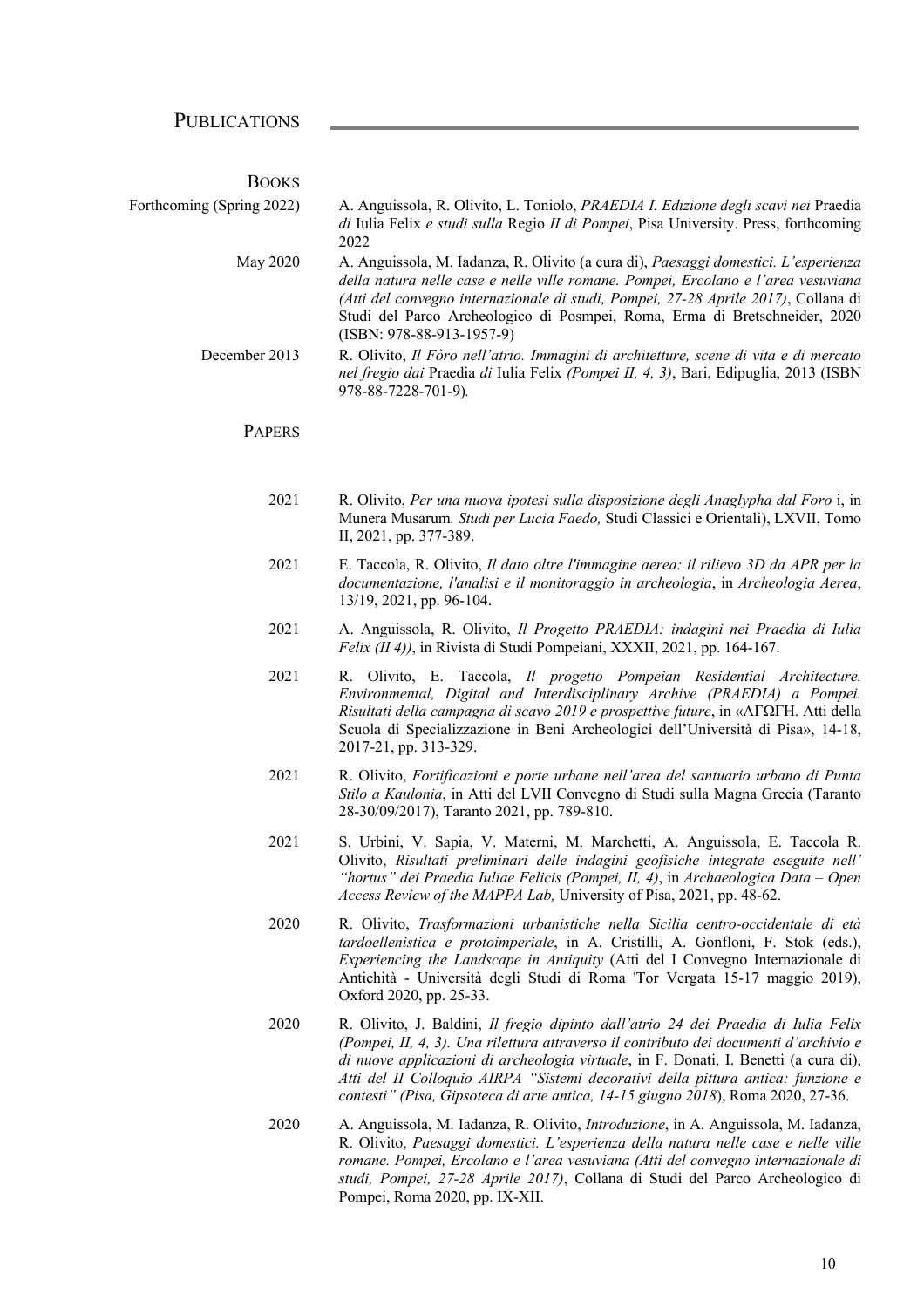2020 A. Anguissola, R. Olivito, *Il Progetto Pompeian Residential Architecture. Environmental, Digital and Interdisciplinary Archive (PRAEDIA). Indagini nel giardino dei Praedia di Iulia Felix (Pompei II, 4)*, in A. Anguissola, M. Iadanza, R. Olivito, *Paesaggi domestici. L'esperienza della natura nelle case e nelle ville romane. Pompei, Ercolano e l'area vesuviana (Atti del convegno internazionale di studi, Pompei, 27-28 Aprile 2017)*, Collana di Studi del Parco Archeologico di Pompei, Roma 2020, pp. 181-192.

- 2018 R. Olivito, O.S. Cannistraci, *A Gymnasion at Segesta? A Review of the Archaeological and Epigraphic Evidence*, in U. Mania, M. Trümper (eds.), *Development of Gymnasia and Graeco-Roman Cityscapes*, Berlin 2018, pp. 15–42.
- 2017 R. Olivito, *Il settore meridionale dell'agora/forum di Segesta: un esempio di compromesso tra pianificazione urbanistica, gestione della viabilità ed esigenze commerciali*, in Atti e Memorie della Società Magna Grecia, serie V, vol. II, 2017 [2018], pp. 235-274.
- 2017 R. Olivito, P. Manti, *Agora. Area della piazza di Onasus e del criptoportico (SAS 3-SAS 4; 2016)*, in ANSP, s. 5, 9/2, pp. 12-28.
- 2017 R. Olivito, *Tra il mare e la città: per un'analisi degli accessi al santuario di Punta Stilo*, in M.C. Parra (ed.), *Kaulonia, Caulonia, Stilida (e oltre)*, *IV*, Pisa 2017, pp. 55-97.
- 2017 R. Olivito, A. Serra, *Segesta. Agora. Stoa Nord. Settore centrale*, in ASNP, s. 5, 8/2 supplemento, 2016, pp. 9-16.
- 2017 R. Olivito, Kaulonia. *Area a NordEst della vasca rituale (SAS 3; 2014)*, in ASNP, s. 5, 8/2 supplemento, 2016, pp. 90-93.
- 2017 R. Olivito, E. Taccola, *Tecniche fotogrammetriche e applicazioni di Digital-, Virtual- e Cyber-Archaeology: le Digital Technologies e gli scavi del Laboratorio LSA/SAET*, in ASNP, s. 5, 8/2 supplemento, 2016, pp. 97-103.
- 2017 R. Olivito, E. Taccola, N. Albertini, *Cultural Heritage and Digital Technologies. Theory, methods, and tools for the study and dissemination of knowledge in the archaeological practice*, in M. Forte, S. Campana (eds.), *Digital Methods and Remote Sensing in Archaeology. Archaeology in the Age of Sensing*, Springer International Publishing Switzerland, 2017, pp. 475-494.
- 2016 R. Olivito, E. Taccola, N. Albertini, *Interacción a manos libres en la simulación virtual del ágora de Segesta*, in D. Jiménez, M. Gándara (eds.), *El patrimonio cultural y las tecnologías digitales. Experiencias recientes desde México*, Ciudad de Mexico 2016, pp. 146-158.
- 2016 N. Albertini, A. Brogni, B. Caramiaux, M. Gillies, R. Olivito E. Taccola, *Natural gesture interaction in archaeological virtual Environments: work in progress - Interacción gestual para entornos de inmersión arqueológicos: trabajo en curso*, in *Proceedings of the 8th International Congress on Archaeology, Computer Graphics, Cultural Heritage and Innovation 'ARQUEOLÓGICA 2.0' in Valencia (Spain), Sept. 5 – 7, 2016*, València 2016, pp. 284-287.
- 2016 R. Olivito, E. Taccola, N. Albertini, *Hand-free Interaction in the Virtual Simulation of the agora of Segesta*, in S. Campana *et al.* (eds.), *CAA2015. Keep The Revolution Going. Proceedings of the 43rd Annual Conference on Computer Applications and Quantitative Methods in Archaeology*, Oxford 2016, 321-328.
- 2015 R. Olivito, E. Taccola, N. Albertini, *A hand-free solution for the interaction in an immersive virtual environment: the case of the agora of Segesta*, in International Archives of the Photogrammetry, Remote Sensing and Spatial Information Sciences, Volume XL-5. 3D-Arch 2015. 3D Virtual Reconstruction and Visualization of Complex Architectures (XL-5/W4) 25–27 February 2015, Avila, Spain, pp. 31-36.
- 2014 R. Olivito, *Dynamics of 'Romanization' in the agora of Segesta: the case of the macellum*, in J.M. Álvarez, T.N. Basarrate, I.R. de Llanza, *Centre and Periphery in the Ancient World. Proceedings of the XVIIIth International Congress of Classical Archaeology*, 2014, Merida, Museo Nacional de Arte Romano, 1507–1511.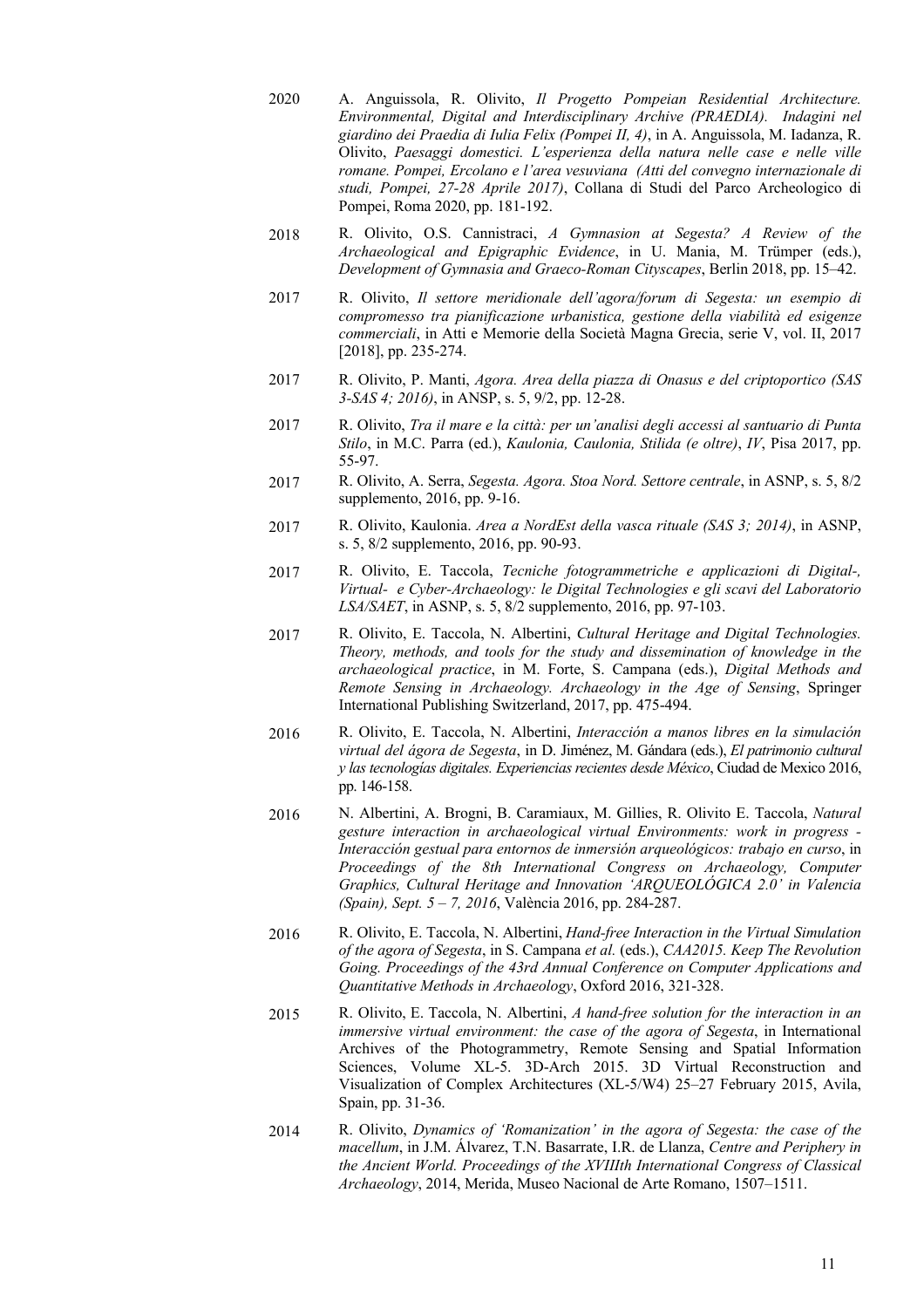- 2014 R. Olivito, E. Taccola, *3D Modelling in the agora of Segesta: techniques and data interpretation*, in Archeologia e Calcolatori, 25, 2014, pp. 175-188.
- 2014 R. Olivito, *Segesta. Area della strada (SAS 3; 2013)*, in ASNP, s. 5, 6/2 supplemento, 2014, pp. 11-17.
- 2014 R. Olivito, A. Serra, *Segesta. Agora. Stoa Nord. Settore centrale (SAS 4; 2013)*, in ASNP, s. 5, 6/2 supplemento, 2014, pp. 18-22.
- 2013 A. Facella, R. Olivito, *Segesta. Area della* Stoa *Nord (SAS 4; 2012)*, in ASNP, s. 5, 5/2 supplemento, 2013, pp. 10-14.
- 2013 O. S. Cannistraci, R. Olivito, A. Serra, *Kaulonia. Indagini nell'area della 'Porta Santuario' (2011-13)*, in ASNP, s. 5, 5/2 supplemento, 2013, pp. 104-119.
- 2012 A. Facella, R. Olivito, *Segesta*. *Area della* stoa *Nord (maggio 2011)*, in ASNP, s. V, 2012, 4/2 supplemento, pp. 8-11.
- 2012 R. Olivito, A. Serra, *Kaulonia*. *Area del grande altare a Sud del tempio (SAS 4; 2009-10), in* ASNP*,* s. V, 2012, 4/2 supplemento, pp. 45-50.
- 2012 A. Facella, R. Olivito*,* Agora *di Segesta. L'area della* stoa *sudoccidentale*, in C. Ampolo (a cura di), Agora *greca e* agorai *di Sicilia* (Atti delle settime giornate internazionali di studi sull'area elima e la Sicilia occidentale nel contesto mediterraneo. Erice, 12-15 ottobre 2009, vol. II), Pisa 2012, pp. 291-304.
- 2012 R. Olivito*, Tropea*, in *Bibliografia Topografica della colonizzazione greca in Italia e nelle Isole Tirreniche,* vol. XXI (siti: Torre Castelluccia-Zambrone), Pisa-Roma-Napoli 2012, pp. 228-233.
- 2012 R. Olivito*, Umbriatico*, in *Bibliografia Topografica della colonizzazione greca in Italia e nelle Isole Tirreniche,* vol. XXI (siti: Torre Castelluccia-Zambrone), Pisa-Roma-Napoli 2012, pp. 397-400.
- 2012 R. Olivito*, Zambrone*, in *Bibliografia Topografica della colonizzazione greca in Italia e nelle Isole Tirreniche,* vol. XXI (siti: Torre Castelluccia-Zambrone), Pisa-Roma-Napoli 2012, pp. 1175-1177.
- 2011 A. Facella, R. Olivito*, Area della strada e della piazza triangolare (SAS 3; 2009- 10),* in ASNP, s. V, 2011, 3/2 supplemento, pp. 9-21.
- 2011 R. Olivito *et al.*, *Catalogo dei siti e dei rinvenimenti sporadici,* in M. C. Parra, A. Facella (a cura di), *Kaulonia, Caulonia, Stilida (e oltre), III. Indagini topografiche nel territorio,* Pisa 2011, pp. 87-247.
- 2011 *Orecchino in oro,* in M. C. Parra, A. Facella (a cura di), *Kaulonia, Caulonia, Stilida (e oltre), III. Indagini topografiche nel territorio*, Pisa 2011, pp. 284-285.
- 2010 A. Facella, R. Olivito, *Segesta. Area della strada e della piazza triangolare (SAS 3; 2007-08)*, in ASNP, s. V, 2010, 2/2 supplemento, pp. 6-19.
- 2010 R. Olivito, C. Sorrentino, *Kaulonia*. *Area del grande altare a Sud del Tempio (SAS4; 2006/2008),* in ASNP, s. V, 2010, 2/2 supplemento, pp. 131-143.
- 2004 A. Facella, R. Olivito, *Segesta. Area della* stoa Sud *dell'*agora *(autunno 2005 - autunno 2006)* in ASNP, s. IV, IX, 2004, 2, pp. 414-428.
- 2003 A. Facella, R. Olivito, *Segesta, aree del* bouleuterion *e della* Stoa *meridionale dell'*agora (*SAS 3; 2002-2005)*, in ASNP, s. IV, vol. VIII, 1-2, Pisa 2003, pp. 403-416.

#### BOOK REVIEWS

- 2015 R. Olivito, *Review* of M. Zarmakoupi, *Designing for Luxury on the Bay of Naples. Villas and Landscapes (c. 100 BCE-79 CE)*, Oxford 2014, in Journal of Roman Studies, 105, 2015, pp. 369-370.
- 2014 R. Olivito, *Review* of M. Wolf, *Die Agora von Solunt: öffentliche Gebäude und öffentliche Räume des Hellenismus im griechischen Westen*, in Bonner Jarbücher,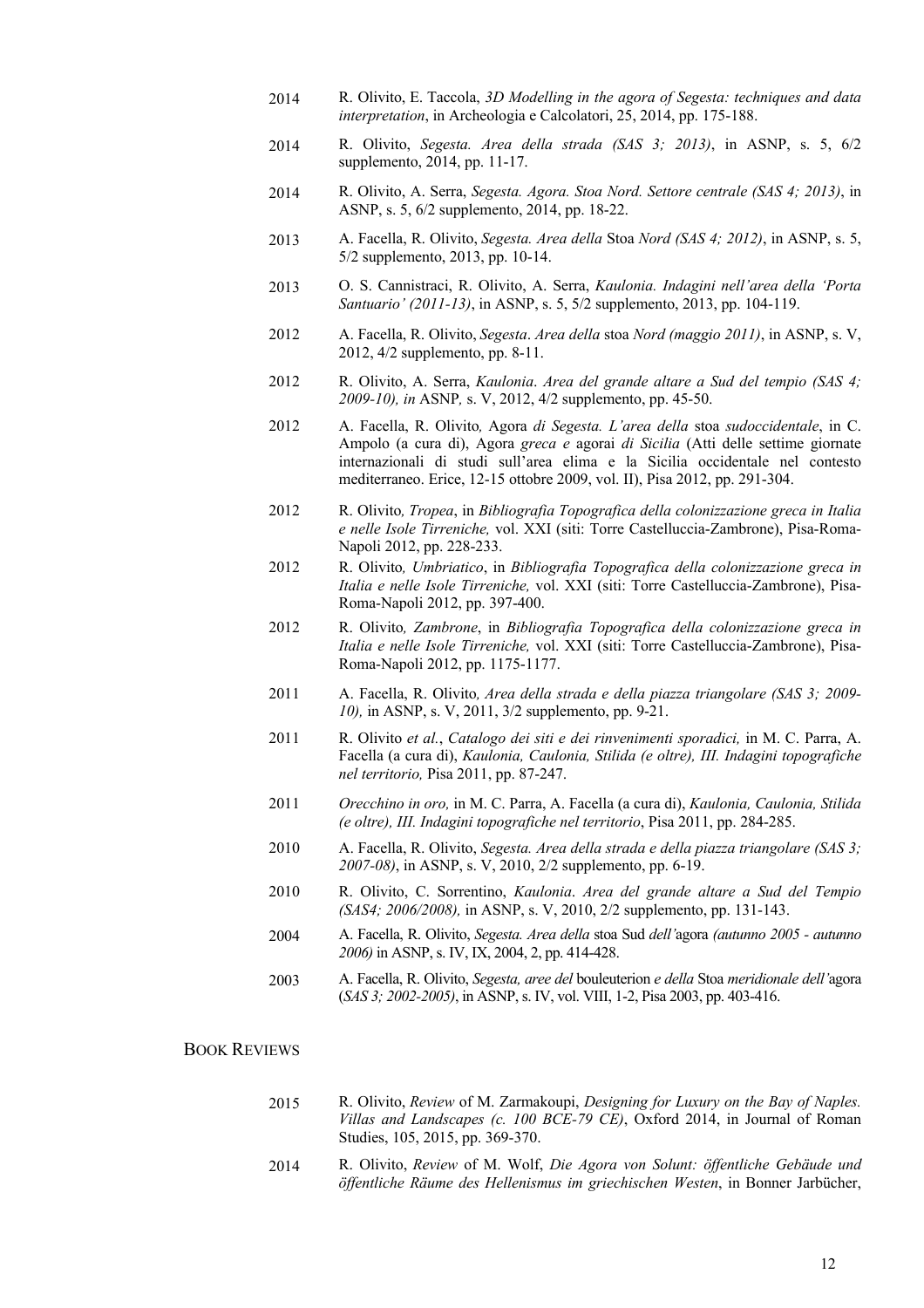214, pp. 334-336.

2014 R. Olivito, *Review* of A. Anguissola (ed.), Privata Luxuria. *Towards an Archaeology of Intimacy. Pompeii and Beyond. International Workshop. Center for Advanced Studies, Ludwig-Maximilians-Universität München (24-25 March 2011)*, München 2012, in Archeologia Classica, LXV, n.s. II, 4, 2014, pp. 577-583.

#### WORK IN PROGRESS

R. Olivito, *MACELLUM - MAKEΛΛΟΝ*: sepper un database epigrafico on-line degli edifici da mercato nel mondo romano

R. Olivito, *Segesta, l'area del Bouleuterion*. *Analisi stratigrafica e dei materiali*  (Chapter 3), in C. Ampolo, M. C. Parra (eds.), *Segesta. L'*agora: *la terrazza del Bouleuterion dall'età arcaica all'età ellenistica*, Pisa

### ORGANIZATION OF CONFERENCES AND **WORKSHOPS**

| Dates                   | 26/11/2019                                                                                                                                                                                                                                                                                                                                                                                                                                                         |
|-------------------------|--------------------------------------------------------------------------------------------------------------------------------------------------------------------------------------------------------------------------------------------------------------------------------------------------------------------------------------------------------------------------------------------------------------------------------------------------------------------|
| Institute               | IMT-School for Advanced Studies, Lucca -                                                                                                                                                                                                                                                                                                                                                                                                                           |
| Workshop                | International Workshop: From Expanded to Cyber: de-framing and re-framing practices<br>for archaeological reconstructions and cinematographic screens with Dr. Rossella<br>Catanese (IMT-School for Advanced Studies, Lucca). Workshop organized in the<br>context of the Winter School LYNX "Being on the Border. History and Theory of Cut in<br>Humanities and Social Sciences", IMT School for Advanced Studies Lucca, Lucca<br>(Italy) 26 - 29 November 2019. |
| Dates                   | 28/10/2018                                                                                                                                                                                                                                                                                                                                                                                                                                                         |
| Institute               | Scuola Normale Superiore, Pisa - Festival Internazionale della Robotica                                                                                                                                                                                                                                                                                                                                                                                            |
| Workshop                | International Workshop: Robotica e Archeologia, in collaboration with Prof. Maria<br>Cecilia Parra (Università di Pisa) and Dr. Valentina Giuffra (Università di Pisa).                                                                                                                                                                                                                                                                                            |
| Dates                   | 27-29/04/2017                                                                                                                                                                                                                                                                                                                                                                                                                                                      |
| Institute               | Pompeii, Antiquarium                                                                                                                                                                                                                                                                                                                                                                                                                                               |
| Workshop                | International Workshop: <i>Domesticated Landscapes</i> . <i>Incorporating nature in the Roman</i><br>houses and villas – Pompeii, Herculaneum, and the Vesuvian region – Paesaggi<br>domestici. L'esperienza della natura nelle case e nelle ville romane – Pompei, Ercolano<br>e l'area vesuviana – in collaboration with Dr. Anna Anguissola (Università di Pisa) and<br>Dr. Marialaura Iadanza (Soprintendenza Pompei).                                         |
| <b>INVITED TALKS,</b>   |                                                                                                                                                                                                                                                                                                                                                                                                                                                                    |
| <b>PARTICIPATION IN</b> |                                                                                                                                                                                                                                                                                                                                                                                                                                                                    |
| CONFERENCES,            |                                                                                                                                                                                                                                                                                                                                                                                                                                                                    |
| <b>LECTURES AND</b>     |                                                                                                                                                                                                                                                                                                                                                                                                                                                                    |
| <b>SEMINARS</b>         |                                                                                                                                                                                                                                                                                                                                                                                                                                                                    |
|                         |                                                                                                                                                                                                                                                                                                                                                                                                                                                                    |

#### Dates 29/09/2021

Institute/Organization Invited paper at the Convegno Internazionale di Studi sulla Sicilia e sull'Area Elima (Erice 28/30 settembre 2021).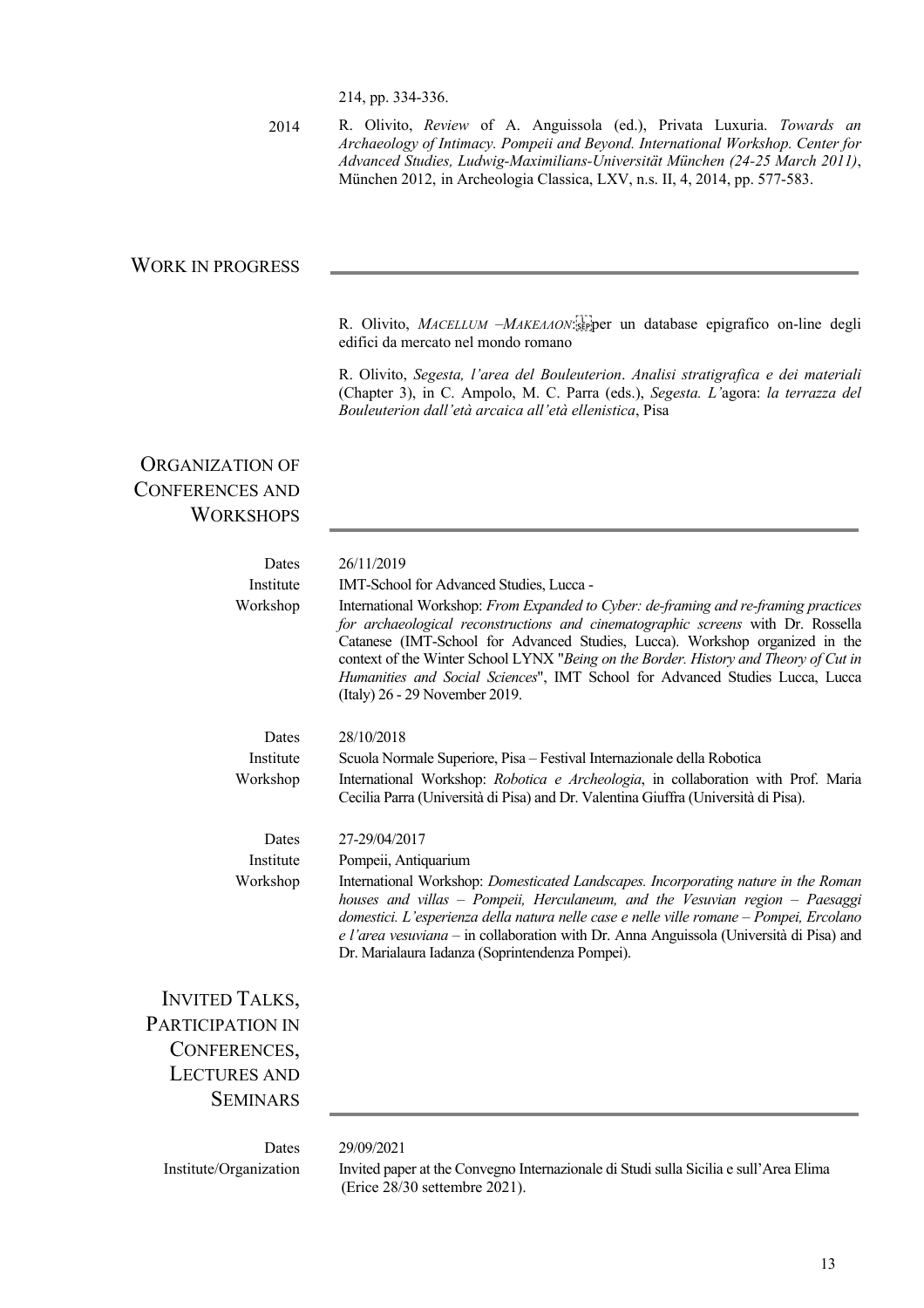| Title                           | Per una lettura del versante meridionale dell'agorà di Segesta (with Maria Cecilia Parra)                                                                                                                                                              |
|---------------------------------|--------------------------------------------------------------------------------------------------------------------------------------------------------------------------------------------------------------------------------------------------------|
| Dates                           | 23/09/2021                                                                                                                                                                                                                                             |
| Institute/Organization          | Invited lecture for the "Dottorato Di Ricerca In Scienze Filologico-Letterarie, Storico-<br>Filosofiche E Artistiche, Università di Parma".                                                                                                            |
| Title                           | Teorie della percezione e Digital Humanities: un approccio interdisciplinare (with Linda<br>Bertelli)                                                                                                                                                  |
| Dates                           | 06/01/2019                                                                                                                                                                                                                                             |
| Institute/Organization<br>Title | Paper presented at the 2021 Virtual Meeting of the Archaeological Institute of America.<br>Pompeian Residential Architecture: Environmental, Digital, Interdisciplinary Archive<br>(PRAEDIA). The 2019-2020 fieldwork campaign (with Anna Anguissola). |
| Dates                           | 18/12/2019                                                                                                                                                                                                                                             |
| Institute/Organization          | Paper presented at the Fourth IMT School Research Symposium (IMT-School for<br>Advanced Studies, Lucca).                                                                                                                                               |
| Title                           | Perceived Places. Representation, Visualisation, and Perception of Images of Space and<br>Monuments.                                                                                                                                                   |
| Dates                           | 06-08/06/2019                                                                                                                                                                                                                                          |
| Institute/Organization          | Paper presented at the Fourth Swiss Congress of Art History, Università della Svizzera<br>italiana, Mendrisio.                                                                                                                                         |
| Title                           | Embodied Cognition and Ancient Roman Representations of Space and Monuments.<br>Towards a Phenomenological Approach.                                                                                                                                   |
| Dates                           | 21/05/2019                                                                                                                                                                                                                                             |
| Institute/Organization          | Invited talk at the Institute for Advanced Research, Nagoya University, Japan.                                                                                                                                                                         |
| Title                           | Between Private and Public. The 'Forum Frieze' from the Praedia of Iulia Felix<br>(Pompeii II,4) and the Depiction of Public Architecture in a Pompeian House.                                                                                         |
| Dates                           | 15-17/05/2019                                                                                                                                                                                                                                          |
| Institute/Organization          | Paper presented at the First Conference of Classical Antiquity, "Landexperience in<br>Antiquity. Costruire. Ridefinire. Abitare", Università degli Studi di Roma "Tor Vergata".                                                                        |
| Title                           | Trasformazioni urbanistiche nella Sicilia centro-occidentale di età tardoellenistica e<br>protoimperiale.                                                                                                                                              |
| Dates                           | 5/01/2019                                                                                                                                                                                                                                              |
| Institute/Organization          | Paper presented at the 120th Archaeological Institute of America Annual Meeting, San<br>Diego (3- 6 January 2020)                                                                                                                                      |
| Title                           | Pompeian Residential Architecture: Environmental, Digital, Interdisciplinary Archive<br>(PRAEDIA). New Research in the Regio II.                                                                                                                       |
| Dates                           | 19-20/11/2018                                                                                                                                                                                                                                          |
| Institute/Organization          | Paper presented at the Second IMT School Research Symposium (IMT-School for<br>Advanced Studies, Lucca).                                                                                                                                               |
| Title                           | Embodied Architecture. Use, Perception and Representation of Space and Architecture<br>in the Ancient World.                                                                                                                                           |
| Dates                           | 13-14/09/2018                                                                                                                                                                                                                                          |
| Institute/Organization          | Poster presented at the international conference "Picta fragmenta. Rileggendo la pittura<br>vesuviana (National Archaeological Museum, Naples)                                                                                                         |
| Title                           | Progetto PRAEDIA. (Pompeian Residential Architecture: Environmental, Digital,<br>Interdisciplinary Archive). Nuove ricerche nella Regio II di Pompei (with Anna<br>Anguissola).                                                                        |
| Dates                           | 14-15/06/2018                                                                                                                                                                                                                                          |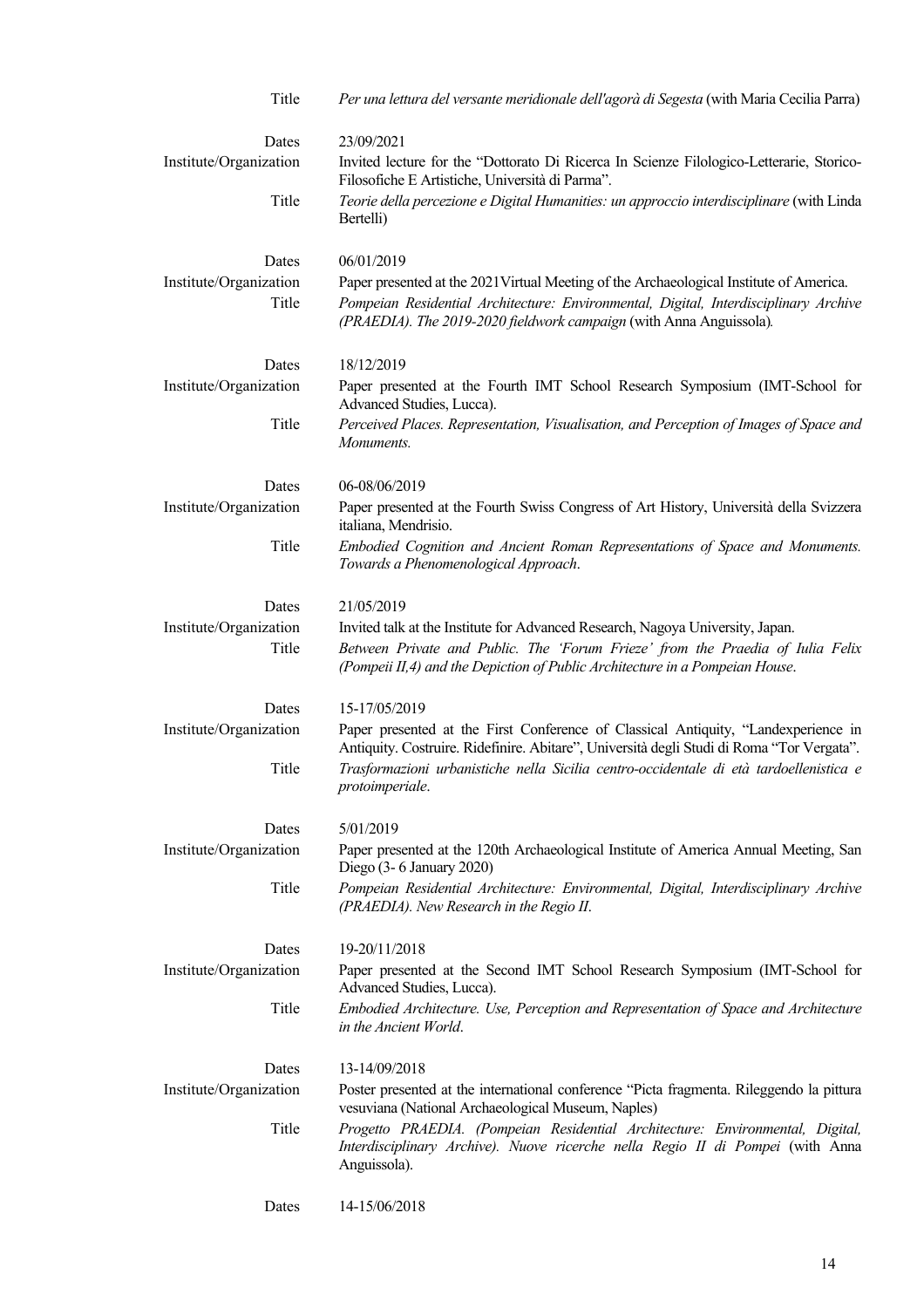| Institute/Organization          | Paper presented at the II COLLOQUIO AIRPA "Sistemi decorativi della pittura antica:<br>funzione e contesti"                                                                                                                                                             |
|---------------------------------|-------------------------------------------------------------------------------------------------------------------------------------------------------------------------------------------------------------------------------------------------------------------------|
| Title                           | Il fregio dipinto dall'atrio 24 dei Praedia di Iulia Felix (Pompei, II, 4, 3): una<br>rilettura attraverso il contributo dei documenti d'archivio e di nuove applicazioni<br>di archeologia virtuale (with J. Baldini).                                                 |
| Dates                           | 22-23/02/2018                                                                                                                                                                                                                                                           |
| Institute/Organization          | Paper presented at the International Conference "Senses of Place" (Roehampton<br>University)                                                                                                                                                                            |
| Title                           | Perception, Visualisation, and Representation of Real Architectural Settings in<br>Roman Art: two examples from the first century A.D.                                                                                                                                  |
| Dates                           | 08/12/2017                                                                                                                                                                                                                                                              |
| Institute/Organization          | Invited talk at the Department of Art History and Archaeology, Columbia University,<br>New York                                                                                                                                                                         |
| Title                           | Embodied Architecture. Perception, Visualization, and Representation of Real<br>Architectural Settings in Roman Art.                                                                                                                                                    |
| Dates                           | 03/11/2017                                                                                                                                                                                                                                                              |
| Institute/Organization<br>Title | Invited talk at the Department of Classics at the University of Texas at Austin<br>The 'forum frieze' from the Praedia di Iulia Felix (Pompeii II, 4, 3). The Forum of<br>Pompeii, the nundinae and the public functions of a private space.                            |
| Dates                           | 28-30/09/2017                                                                                                                                                                                                                                                           |
| Institute/Organization<br>Title | Invited talk at the LVII Convegno internazionale di studi sulla Magna Grecia, Taranto<br>Invited talk: Kaulonia. Fortificazioni e porte nell'area del santuario urbano.                                                                                                 |
| Dates                           | 22-23/09/2016                                                                                                                                                                                                                                                           |
| Institute/Organization<br>Title | DAAD Summer School "Dialogue on Cultural Heritage in Times of Crisis"<br>On-site lectures concerning the forum of Pompeii and the main examples of domestic<br>and public architecture within the Vesuvian town.                                                        |
| Dates                           | 30/03/2016                                                                                                                                                                                                                                                              |
| Institute/Organization          | Invited Talk at the Institut für Klassische Archäologie, Friedrich-Alexander-Universität<br>Erlangen-Nürnberg                                                                                                                                                           |
| Title                           | Invited Talk: Public life in a private space: the 'forum frieze' from the Praedia of Iulia<br>Felix (Pompeii II, 4, 3).                                                                                                                                                 |
| Dates                           | 4-6/02/2016                                                                                                                                                                                                                                                             |
| Institute/Organization          | Paper presented at the International Conference "Development of Gymnasia and Graeco-<br>Roman Cityscapes (4th century Bc – 4th century Ad) (Berlino 4-6 Febbraio 2016)                                                                                                  |
| Title                           | A Gymnasium at Segesta? A Review of the Archaeological and Epigraphic Evidence<br>(with O.S. Cannistraci).                                                                                                                                                              |
| Dates                           | $3 - 5/2/2016$                                                                                                                                                                                                                                                          |
| Institute/Organization          | Paper presented at the Secondo Convegno Internazionale di Archeologia Aerea: "Dagli<br>aerostati ai droni: le immagini aeree in archeologia" (Academia Belgica di Roma, 3-5<br>Febbraio 2016)                                                                           |
| Title                           | Il dato oltre l'immagine aerea: il rilievo 3D da APR per la documentazione, l'analisi e il<br>monitoraggio in archeologia. Il dato oltre l'immagine aerea: il rilievo 3D da APR per la<br>documentazione, l'analisi e il monitoraggio in archeologia (with E. Taccola). |
| Dates                           | 30th March - 3rd April 2015                                                                                                                                                                                                                                             |
| Institute/Organization          | Paper presented at the CAA 2015 Siena Conference "KEEP THE REVOLUTION<br>GOING"                                                                                                                                                                                         |
| Title                           | Hand-free interaction in the virtual simulation of the agora of Segesta (with E. Taccola;                                                                                                                                                                               |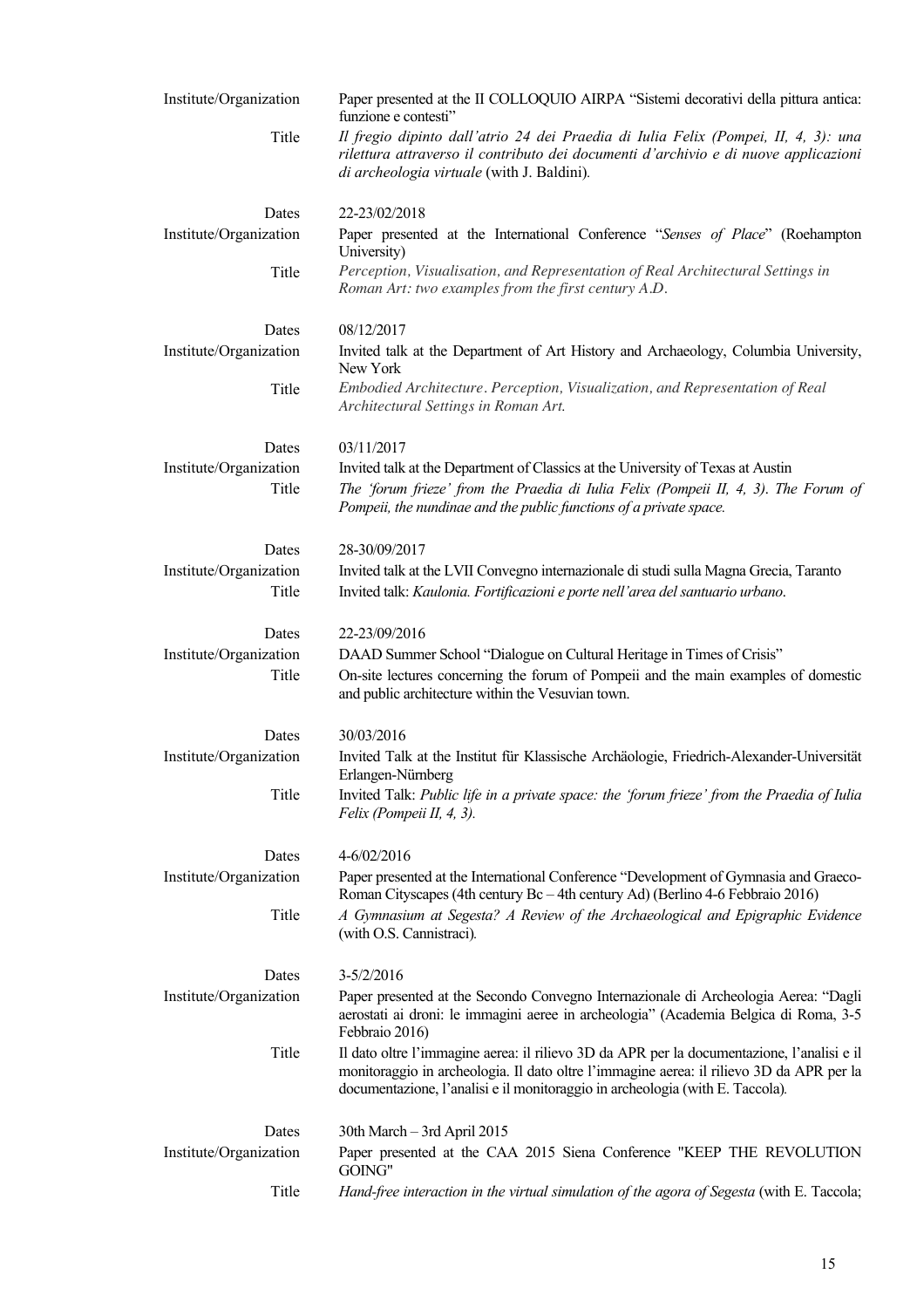N. Albertini).

| Dates                  | 25-27/02/2015                                                                                                                                                                                                                                       |
|------------------------|-----------------------------------------------------------------------------------------------------------------------------------------------------------------------------------------------------------------------------------------------------|
| Institute/Organization | Paper presented at the 6 <sup>th</sup> International Workshop, 3D-ARCH 2015 3D Virtual<br>Reconstruction and Visualization of Complex Architectures (Avila, 25-27 Feb. 2015).                                                                       |
| Title                  | A hand-free solution for the interaction in an immersive virtual environment: the case of<br>the agora of Segesta (with E. Taccola; N. Albertini).                                                                                                  |
| Dates                  | 13-15/10/2014                                                                                                                                                                                                                                       |
| Institute/Organization | Paper presented at the 5th International Conference on Remote Sensing in Archaeology.<br>From Space to Place initiative. The Age of Sensing. Duke University.                                                                                       |
| Title                  | Techniques and Applications for a virtual Simulation of the agora of Segesta (with E.<br>Taccola; N. Albertini; D. Licari).                                                                                                                         |
| Dates                  | 24/09/2014                                                                                                                                                                                                                                          |
| Institute/Organization | Invited talk at Ischia, Villa Arbusto, Museo Archeologico di Pithecusae. Paper presented<br>at the Cultural Event: Il Contastorie. L'opera, l'autore, la memoria e il racconto, il<br>passato e il presente (Ischia 19 September – 2 October 2014). |
| Title                  | Giorni di mercato a Pompei.                                                                                                                                                                                                                         |
| Dates                  | 2-5/01/2014                                                                                                                                                                                                                                         |
| Institute/Organization | Paper presented at the 115th Archaeological Institute of America Annual Meeting,<br>Chicago (2-5 January 2014)                                                                                                                                      |
| Title                  | Retail Trade and the Occupation of Public Spaces in Pompeii.                                                                                                                                                                                        |
| Dates                  | 13-17/05/2013                                                                                                                                                                                                                                       |
| Institute/Organization | Paper presented at the XVIIIth International Congress of Classical Archaeology (AIAC).<br>Merida, Spain (13-17 May 2013)                                                                                                                            |
| Title                  | Dynamics of 'Romanization' at Segesta: the case of the macellum                                                                                                                                                                                     |
| Dates                  | 26/03/2013                                                                                                                                                                                                                                          |
| Institute/Organization | Laboratorio di Scienze dell'Antichità (Scuola Normale Superiore, Pisa). Invited talk                                                                                                                                                                |
| Title                  | Il Fòro nell'atrio. Scene di vita e di mercato nei Praedia di Iulia Felix (Pompei II, 4, 3).                                                                                                                                                        |
| Dates                  | 30th June $-$ 2nd July 2008                                                                                                                                                                                                                         |
| Institute/Organization | Invited talk at the International Conference: Agorai di Sicilia, agorai d'Occidente. Scuola<br>Normale Superiore, Pisa.                                                                                                                             |
| Title                  | Il settore della stoa sud-occidentale dell'agora di Segesta: la stoa ed il macellum.                                                                                                                                                                |